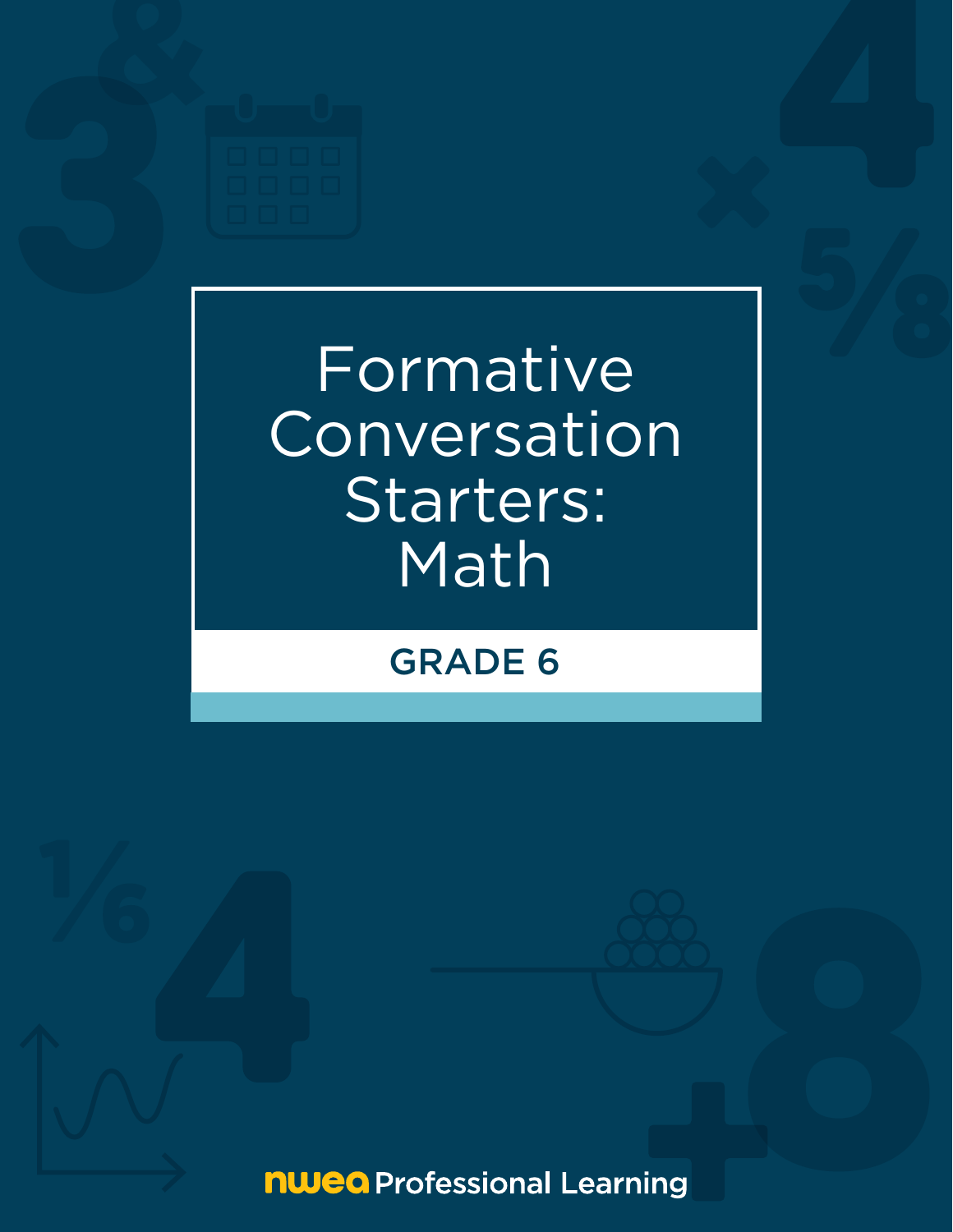

## Table of Contents

| 6.2 Proportional Relationships and Comparisons11 |
|--------------------------------------------------|
|                                                  |
|                                                  |
|                                                  |



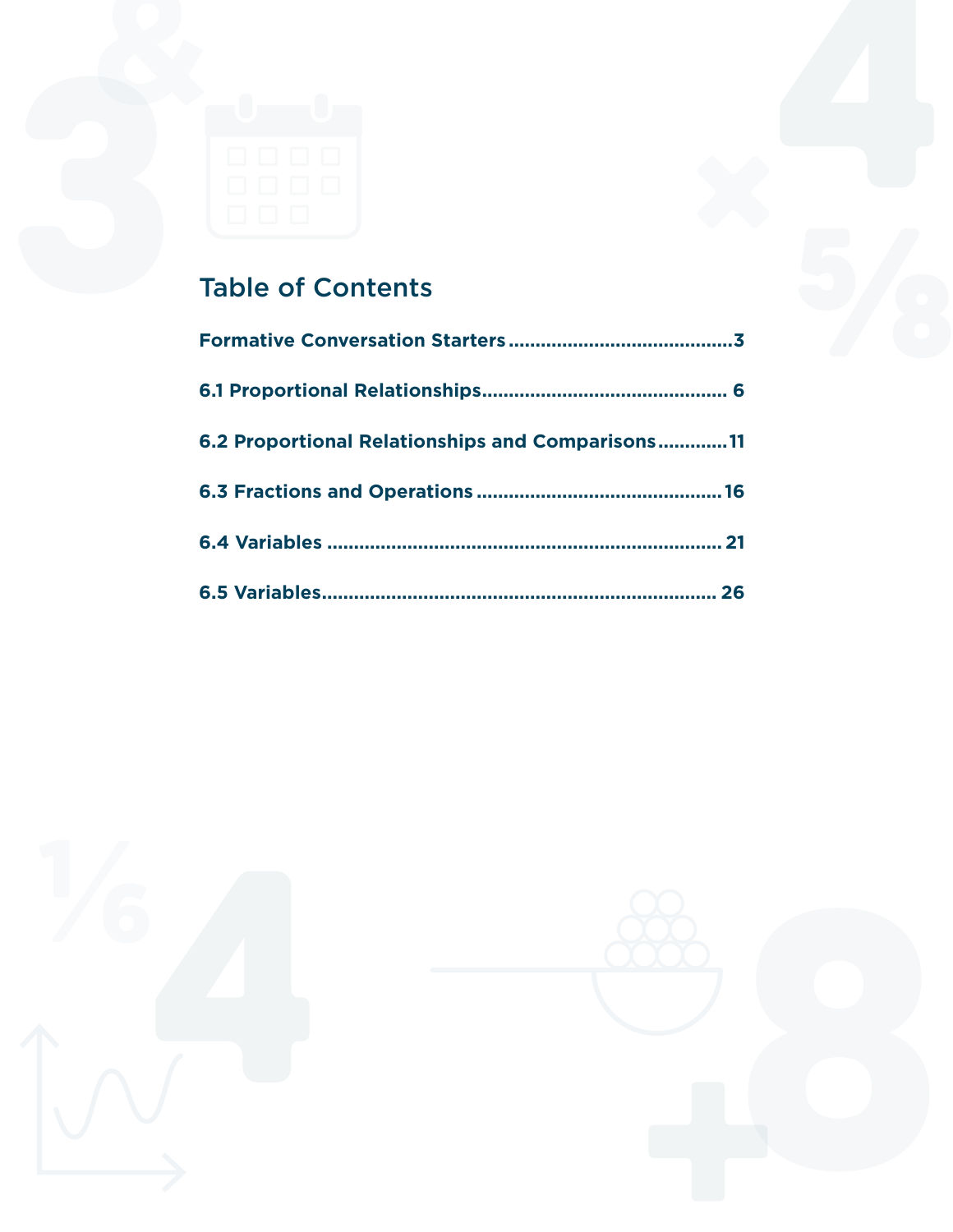## <span id="page-2-0"></span>Formative Conversation Starters

Student understanding is more about growing than it is about getting. As educators, we might speak of some students "getting it" and other students not. This conclusion, though, is not fair to students. A student who may not seem to "get it" does understand *something*, even if that *something* may not yet have grown into a robust web of thinking. To reach students' full knowledge, we can use guided conversations: Formative Conversation Starters.

**Purpose:** The purpose of Formative Conversation Starters is to help teachers reveal student understanding about key ideas in mathematics and to identify their students' ways of thinking.

**Audience:** The intended audience is teachers, who will use these questioning strategies with students.

**Application:** Teachers may wish to use these conversation starters in one-on-one conferences with students or in small groups.

Formative Conversation Starters approach student knowledge by presenting a single standardsbased assessment item and leveraging the item to elicit conversation through clustered questioning. The goal of this activity is not to tell students what to think, but to help teachers better uncover how students are currently thinking about mathematical concepts. The conversations provide opportunities for students to communicate how they are thinking about mathematics.

#### Mathematical Ideas (BINSS – Big Ideas to Nurture Standards Sense-making)

As you read through these items, you will notice that we draw attention to a few specific mathematical ideas. These ideas correspond to important ways of thinking that all students should develop and continue to refine. They include:

- **Operations:** Students begin to develop meanings for operations in kindergarten (e.g., addition is putting together). As they progress, the numbers involved—and operational meanings—extend. Students should develop ways of thinking that enable them to connect operation meanings to everyday use of those operations. Operations should never be disconnected from meaning. Division of fractions, for example, is still a form of division and should connect to a meaning of division.
- **Place Value:** Knowledge of place value is essential, and students should develop ways of thinking about place value that enable them to see the relationships between places. For example, they can think of a value in one place as 10 times that same value in the place to the right (*or a bundle of 10*), and they can carry that thinking between any places in any direction. They should be able to use that understanding effortlessly to compose and decompose quantities and to connect place-value understanding to operations.
- **Comparisons:** Comparisons can be either additive or multiplicative, with context guiding which is most appropriate. A multiplicative comparison is relative, describing one quantity in terms of another (e.g., 6 meters is 3 times as large as 2 meters). Additive comparisons are absolute; the comparison is based on some other quantity (e.g., 6 meters is 4 meters more than 2 meters). Students should have ways of thinking that help them determine which comparison to use or how an existing comparison is additive or multiplicative.
- **Measurement:** Geometric measurement is ultimately understood as the result of a multiplicative comparison between common attributes of two measurable quantities, and the result describes how many copies of *a* are contained in *b*. Equivalently, measurement addresses a times-as-large comparison such as "*a* is *n* times as large as *b*." Students thinking about measurement should have a clear understanding of which attribute is being measured and the comparison of two objects with that attribute, where one object's attribute is measured in terms of the other.
- **Fractions:** A fraction is a single number. It is a number just as 1, or 100, or 37,549 are, and it has a location on the number line. Students should be able to think of a fraction as a number and treat it as such. The fraction *a/b* can be thought of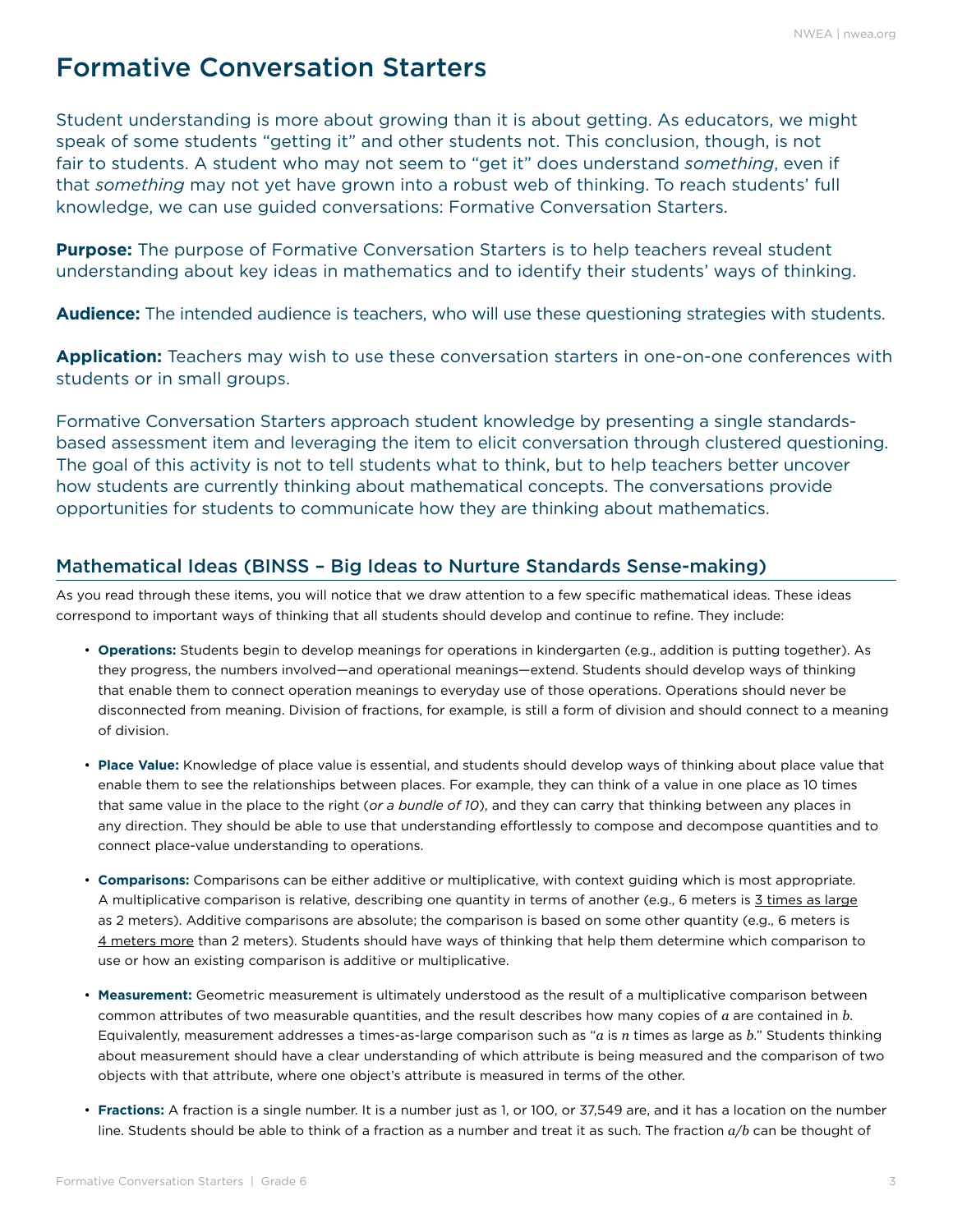as *a* copies of 1/*b*, where 1/*b* is the length of a single part when the interval from 0 to 1 is partitioned into *b* parts. Two fractions are equivalent when they share a location on the number line.

- **Formulas:** Mastery of formulas (and procedures) is not the goal. Formulas are not the mathematics; they should be seen as shortcuts to help accomplish something with the mathematics. Students should have ways of thinking about the formulas that enable them to make sense of the quantities and to determine why quantities are connected with the indicated operations. Students should have mental and mathematical ways to reinvent useful formulas (e.g., *A*=*πr*2 means three-and-a-bit copies of the square with area *r*2).
- **Variables:** Students should have ways of thinking that enable them to distinguish between unknowns that vary and unknowns that represent some fixed value. For example, in the equation 6=3*x*+2, *x* represents some unknown fixed value that makes the equation true. In *y*=3*x*+2, *y* and *x* vary with each other. In *y*=*mx*+*b*, *y* and *x* vary with each other, while *m* and *b* are typically nonvarying constants (parameters) within a problem.
- **Covarying Quantities:** Single quantities can vary, but students also need to consider situations where two quantities vary together. For example, in the equation *y*=3*x*+2, as the quantity *x* varies, the quantity *y* varies. It can be helpful to think about the relationship between covarying quantities in terms of how changes in *x* result in changes in *y* (e.g., as *x* increases by 1, *y* changes by . . .).
- **Proportional Relationships:** Proportional relationships require two covarying quantities. Those quantities must be measurable in some way, and the measures of those quantities scale in tandem. When one quantity changes by a scale factor, the other quantity also changes by the same scale factor. For example, doubling one quantity's value results in a doubling of the other quantity's value. Students should have ways of thinking that allow them to distinguish the two varying quantities in any proportional relationship and to explain how the quantities change by the same scale factor. It is important to note that proportional relationships are not synonymous with proportions. See [this](https://www.nwea.org/resource-library/map-growth-research-guidance/proportional-relationships-decluttered-white-paper-oct20-3) whitepaper for more information.
- **The Equal Sign:** The equal sign works in multiple ways in mathematics, even though the symbol does not change. Students should be able to think about the symbol as being relational (e.g., 2+4=5+1) and as being operational (e.g., the output of a computation), and should be able to determine which role the symbol is playing based on the situation. Keep an eye out for when students may put together equal signs. If this happens, prompting the student with questions about what the equals sign means may help. For example, suppose a student writes: 9 x 8 = 72 = 126 – 72 = 54 (*in this case, the student might be using the equal sign to say "next, I will..."*).

In the Formative Conversation Starters, you will notice that we call out mathematical ideas and the ways of thinking associated with them when it makes sense to do so. We also group discussion prompts to focus the conversations. Some groupings target core understandings that underpin the content. Other groupings elicit flexibility of thinking or extend beyond the assessment item being discussed. All of these methods are intended to provide opportunities for the teacher to listen to students and to reflect on how students might be thinking about mathematics in the standards-based assessment item.

The progressive question-and-answer strategy can be used to elicit evidence of students' ways of thinking about a topic or concept, with the purpose of guiding instruction.

#### **How to Conduct a Formative Conversation**

- **1.** The questions for each item were developed to help teachers elicit information about students' ways of thinking about the content in the item and about mathematical ideas. These questions are suggestions, however, and not intended to be used as a script. The conversations teachers have will vary by student. While the questions for an item are laid out in a progression, teachers should vary the order to adapt to students' responses. Teachers should also keep in mind that students' responses may point to ways of thinking that are not addressed by the provided questions. In these cases, teachers should pursue those student understandings with their own line of questioning. There are several actions teachers can take to prepare for formative conversations:
	- **a.** Become very familiar with the task and the questions ahead of time. This ensures that teachers can select the most appropriate next question based on how the students are responding.
	- **b.** Provide students with tools to help them answer the questions. Depending on the task, these tools might include a manipulative, drawing paper, graph paper, or individual whiteboards and markers.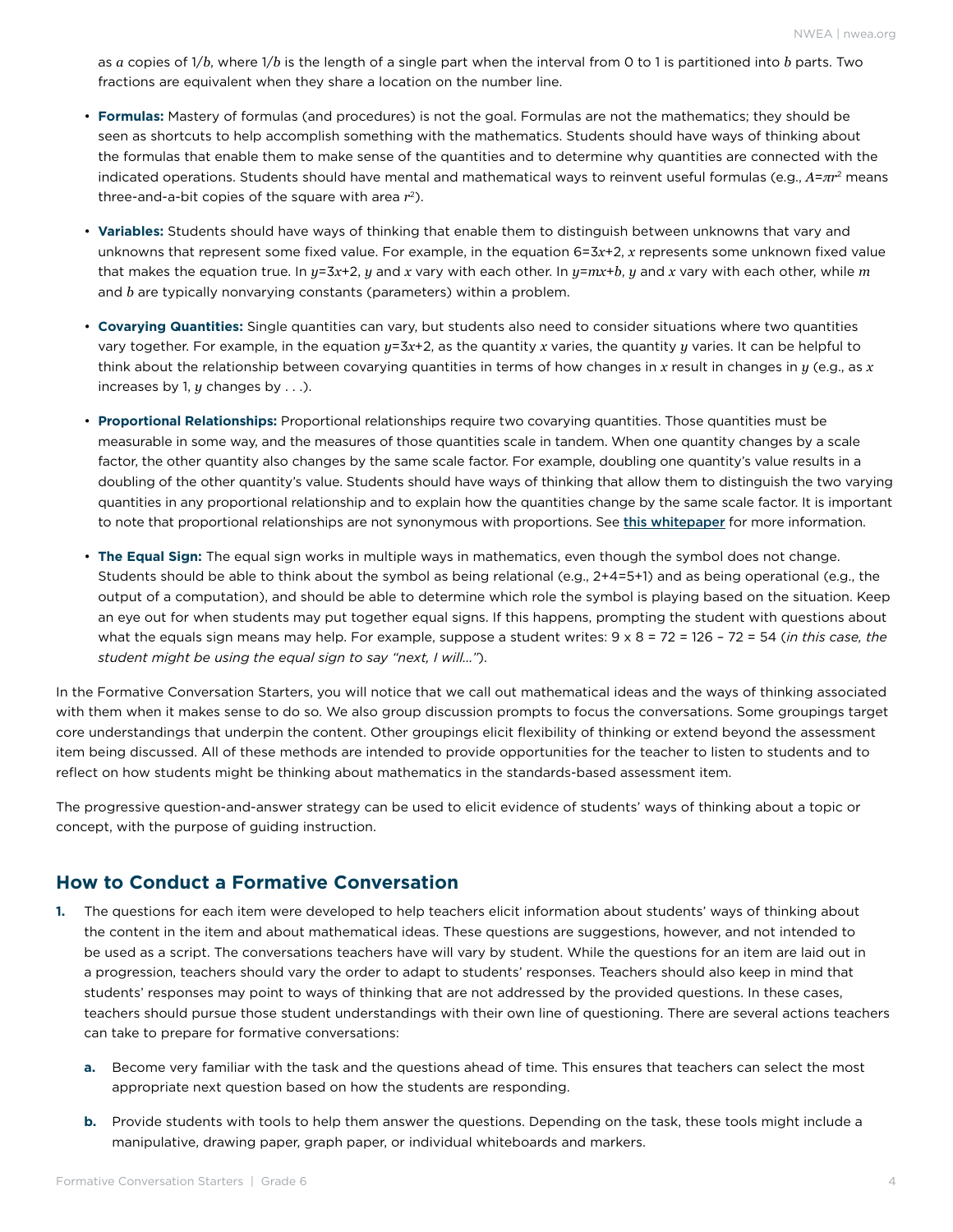- **c.** Have a list of questions to help further probe what students are thinking. Some examples are:
	- **i.** Can you tell me more about that?
	- **ii.** You look like you're really thinking about this. What are you thinking?
	- **iii.** Can you draw me a picture/write an equation?
	- **iv.** How did you get that answer?
	- **v.** Is there another way that you could find that answer?
- **d.** Make a plan to track what students say during the conversation: record the conversation, take notes, or have an observer take notes.
- **2.** Teachers should ask questions without judgment. Student responses should not be labeled as right or wrong, and follow-up questions should be asked regardless of whether students give a correct response. Teachers should avoid commenting on students' responses other than to ask follow-up questions or to clarify what a student has said. Other students, however, should be encouraged to agree or disagree in a small group setting.
- **3.** One of the most important parts of the formative conversation is what comes after the conversation: how will a teacher use the information about student thinking when planning instruction. Consider these suggestions for how to act on a formative conversation:
	- **a.** Identify the different mathematical ideas addressed in the formative conversation. Where did students make connections between the ideas? Where do the connections need to be strengthened?
	- **b.** Identify what students already understand in order to build instruction on that understanding.
	- **c.** Identify areas where students can deepen what they already understand.
	- **d.** Identify ways that students are comfortable with expressing mathematical ideas, and plan how to expand their capabilities. How were students most comfortable expressing or explaining what they understand? Were they more inclined to create a graphical representation of their thinking? Did they prefer to explain verbally? Did they use equations, or did they prefer to use graphs?
- **4.** Some Conversation Starters include extension questions. These questions are provided as a way to elicit thinking beyond the grade-level of the BINSS.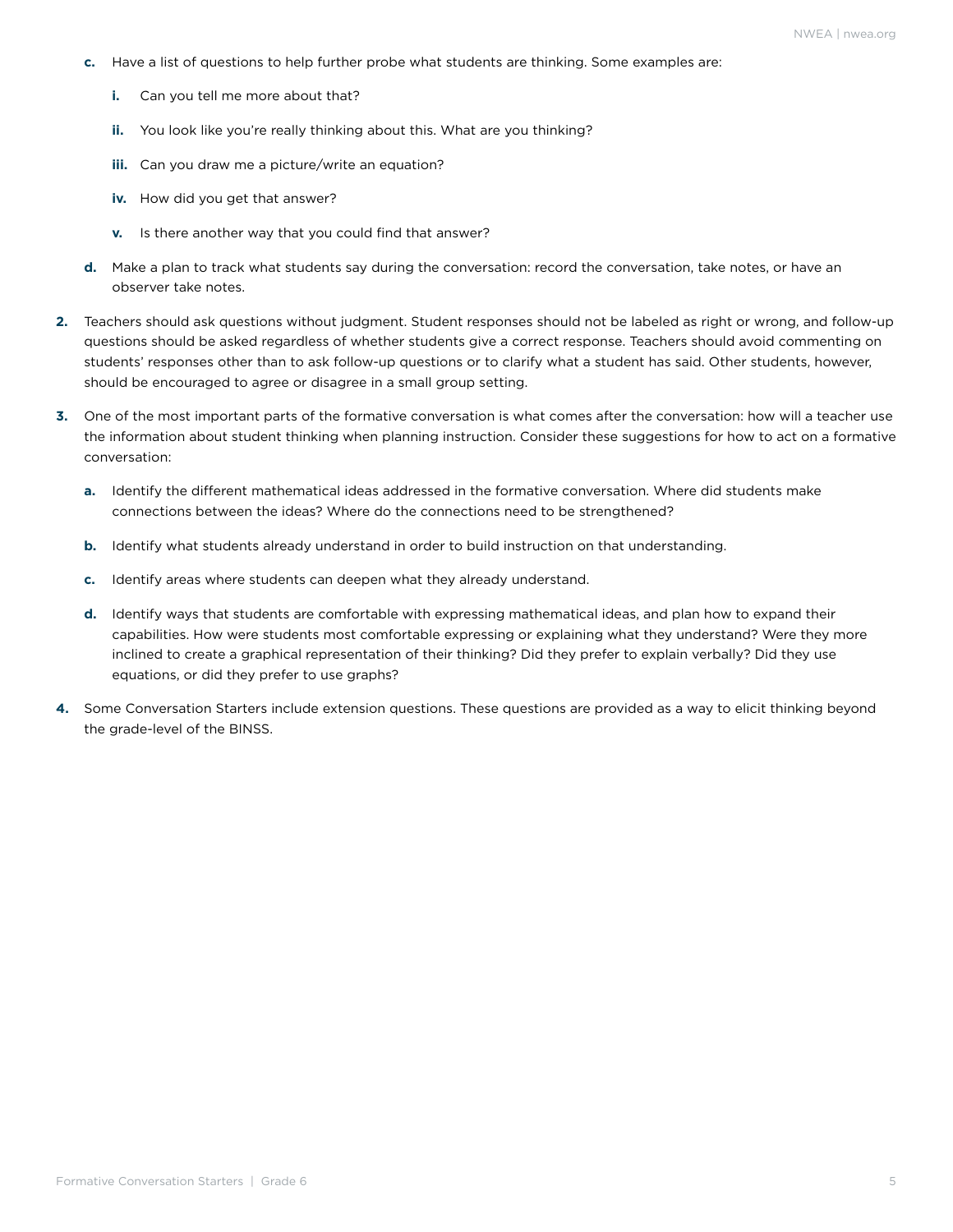## <span id="page-5-0"></span>6.1 Proportional Relationships

This activity focuses on student thinking about ratios.

**Proportional Relationships:** Proportional relationships require two covarying quantities. Those quantities must be measurable in some way, and the measures of those quantities scale in tandem. When one quantity changes by a scale factor, the other quantity also changes by the same scale factor. For example, doubling one quantity's value results in a doubling of the other quantity's value. Students should have ways of thinking that allow them to distinguish the two varying quantities in any proportional relationship and to explain how the quantities change by the same scale factor. It is important to note that proportional relationships are not synonymous with proportions. See **[this](https://www.nwea.org/resource-library/map-growth-research-guidance/proportional-relationships-decluttered-white-paper-oct20-3) whitepaper** for more information.

#### **ITEM ALIGNMENT**

CCSS: 6.RP.A.3

*This item focuses on ratios. However, it also provides an opportunity to talk about unit rates, reasoning about ratios and rates, and interpreting ratios.* 

## THE CONVERSATION STARTER

#### Use the information to complete the task.

Ramiro made a drink by mixing 4 tablespoons (Tbsp) of chocolate syrup with 12 fluid ounces (fl oz) of milk.

Choose all the mixtures that have the same ratio of chocolate syrup to milk as Ramiro's drink.

|  |  |  | $\Box$ A. 2 Tbsp of chocolate syrup mixed with 6 fl oz of milk |  |  |  |
|--|--|--|----------------------------------------------------------------|--|--|--|
|--|--|--|----------------------------------------------------------------|--|--|--|

B. 5 Tbsp of chocolate syrup mixed with 13 fl oz of milk

C. 6 Tbsp of chocolate syrup mixed with 10 fl oz of milk

- D. 8 Tbsp of chocolate syrup mixed with 16 fl oz of milk
- $\top$  E. 10 Tbsp of chocolate syrup mixed with 30 fl oz of milk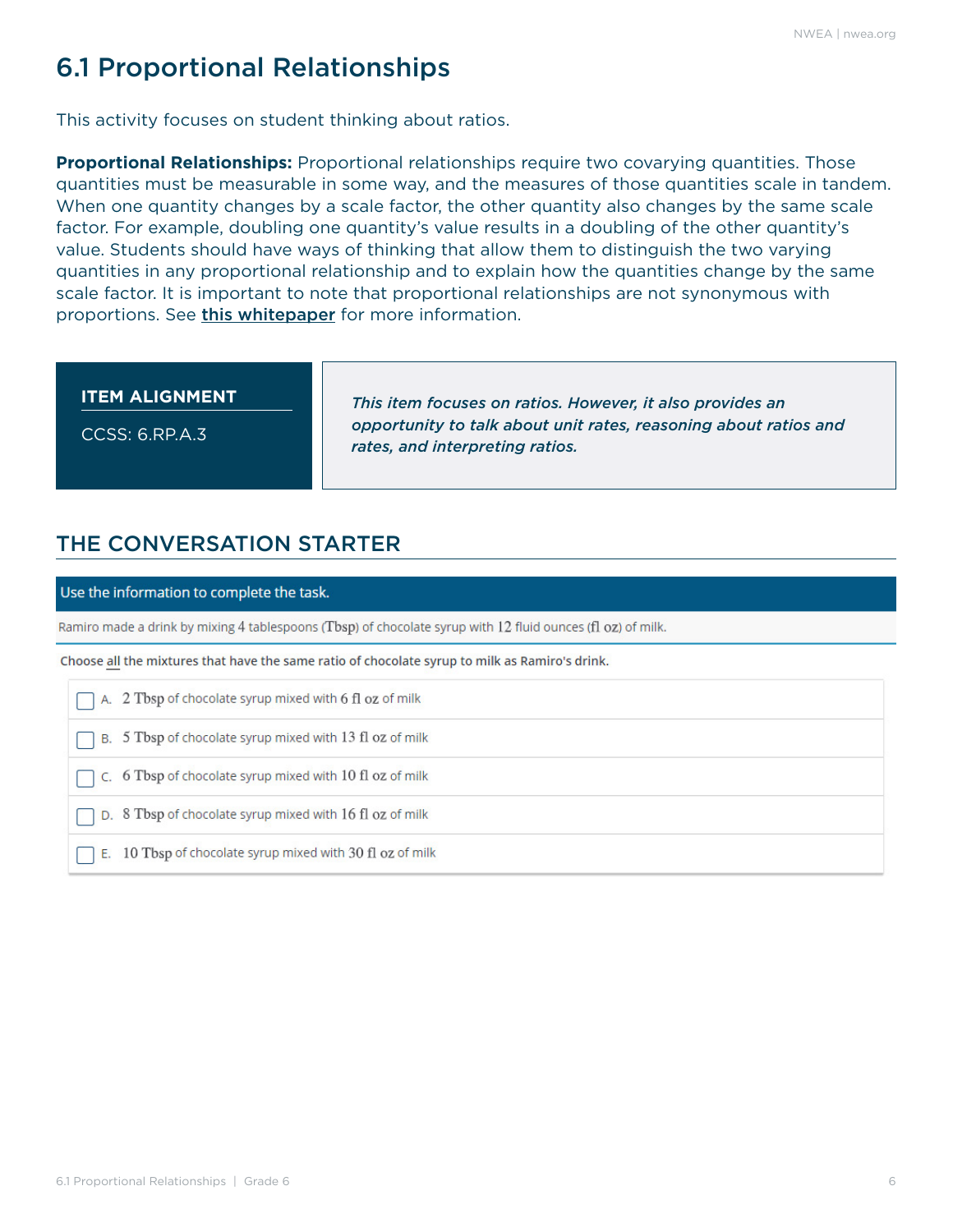#### **A. Content: Ratio (Meaning, Equivalence)**

What must happen to keep two measures in the same ratio?

What does "same ratio" mean in the sentence, "Choose all the mixtures that have the same ratio of chocolate syrup to milk as Ramiro's drink"?



#### **B. Content: Ratio (Representation)**

Can you represent the relationship between tablespoons of chocolate syrup and ounces of milk using a diagram? How would you start?

#### **C. Content: Unit Rate**

What amount of milk would we need for 1 tablespoon of chocolate syrup? How did you figure it out?

- How does knowing the amount of milk needed for 1 tablespoon of chocolate syrup help us figure out different amounts?
- What amount of chocolate syrup would we need for 1 ounce of milk?
- How much chocolate syrup would we need if we had 1,200 ounces of milk? Explain.

#### **D. Content: Ratio (Equivalence)**

Ramiro's sister wants her drink to have the same sweetness as his drink. Which ratios of syrup to milk could she use?

If Ramiro's sister makes a drink with 4 tablespoons of chocolate syrup mixed with 16 ounces of milk, will her drink be sweeter than Ramiro's drink?

If Ramiro's sister makes a drink with 6 tablespoons of chocolate syrup mixed with 14 ounces of milk, will the drink be sweeter than Ramiro's drink?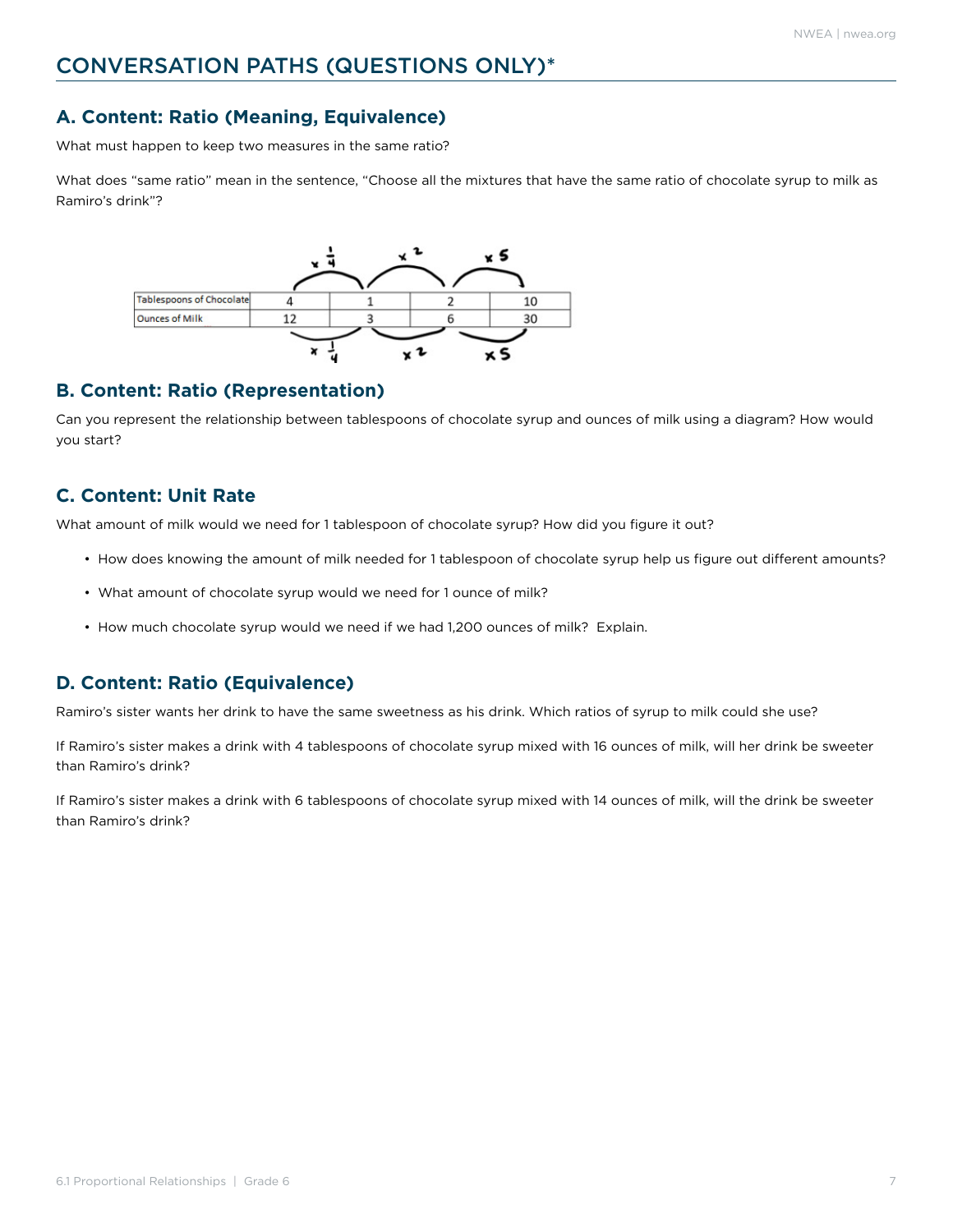### CONVERSATION PATHS (ANNOTATED)\*

#### **A. Content: Ratio (Meaning, Equivalence)**

What must happen to keep two measures in the same ratio?

#### *If one measure is changed by a factor of* **k***, then the other also has to change by the same factor of* **k***.*

What does "same ratio" mean in the sentence, "Choose all the mixtures that have the same ratio of chocolate syrup to milk as Ramiro's drink"?



*Students might answer this question in one or more of the following ways (based on the categories for thinking about ratios):*

- *• Scaling: If the number of tablespoons is cut in half, the number of fluid ounces is cut in half.*
- *• The values of ratios are equal: 4/12 = 2/6 = 10/30*
- *• Constant multiple: The number of fluid ounces (12) is 3 times the number of tablespoons (4). Or, the number of fluid ounces (6) is 3 times the number of tablespoons (2).*

#### **B. Content: Ratio (Representation)**

Can you represent the relationship between tablespoons of chocolate syrup and ounces of milk using a diagram? How would you start?

*Student diagrams will vary. A common tool that is used to make sense of ratios is a ratio table, as shown below. Ratio tables illustrate the "constant multiple" way of thinking.*

#### **C. Content: Unit Rate**

What amount of milk would we need for 1 tablespoon of chocolate syrup? How did you figure it out?

*Some students may think about scaling (cut both quantities by a factor of ¼), or a constant ratio (4/12 = 1/3 so 1 tablespoon corresponds to 3 fluid ounces), or a constant multiple (4 x 3 = 12 and 1 x 3 = 3).*

• How does knowing the amount of milk needed for 1 tablespoon of chocolate syrup help us figure out different amounts?

*When the unit rate is known, scaling is simpler.*

• What amount of chocolate syrup would we need for 1 ounce of milk?

Some students may think about scaling by  $\frac{1}{2}$ , resulting in  $4^*/\frac{1}{2}$  =  $\frac{1}{3}$  tablespoon. Or, some might use a constant ratio, *thinking 4/12 = 1/3 = (1/3)/1 so 1/3 tablespoon of chocolate will correspond to 1 ounce of milk. Or, some might use a constant multiple, observing that the number of ounces of milk is 3 times the number of tablespoons of chocolate, so given 1 ounce of milk, 1/3 of 1, or 1/3 tablespoons of chocolate would be needed.*

• How much chocolate syrup would we need if we had 1,200 ounces of milk? Explain.

*400 tablespoons. If we think about scaling, 1,200 ounces of milk is 100 times as large as 12 ounces of milk. The amount of chocolate must also be 100 times as large as 4 tablespoons of milk, so 400 tablespoons are needed. If we think about a constant multiple, 12 is 3 times 4 and 1,200 is 3 times 400, so 400 tablespoons.*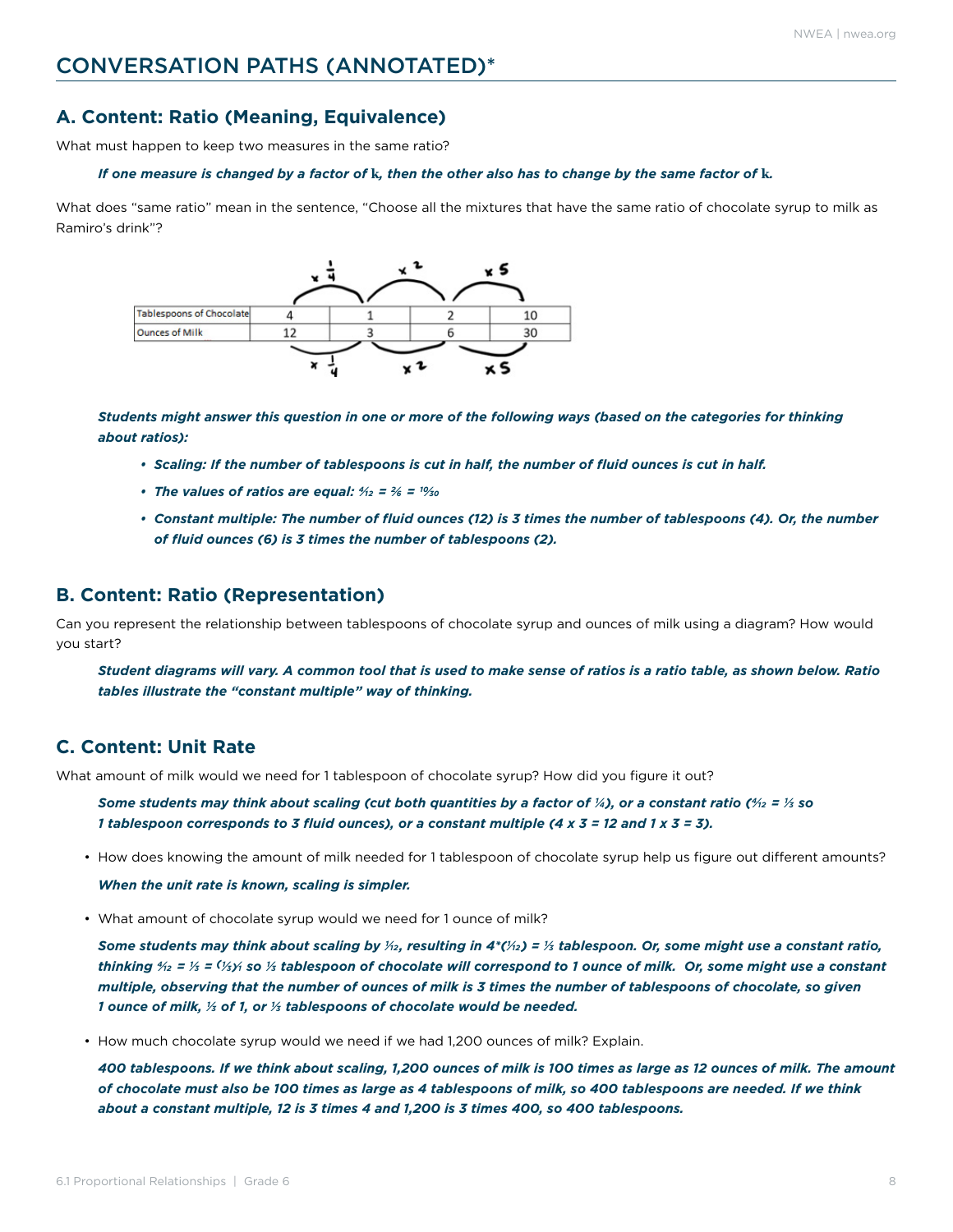#### **D. Content: Ratio (Equivalence)**

Ramiro's sister wants her drink to have the same sweetness as his drink. Which ratios of syrup to milk could she use?

She could use any ratio with a value equal to  $\frac{4}{2}$ , such as  $\frac{1}{3}$ ,  $\frac{2}{6}$ , or  $\frac{3}{2}$ .

If Ramiro's sister makes a drink with 4 tablespoons of chocolate syrup mixed with 16 ounces of milk, will her drink be sweeter than Ramiro's drink?

*No. She will have added the same amount of syrup to a greater volume of milk, so her drink will be less sweet. When the value of the ratio of syrup to milk, which is multiplicative comparison, is the same for two drinks, then the two drinks will be of equal sweetness.*

If Ramiro's sister makes a drink with 6 tablespoons of chocolate syrup mixed with 14 ounces of milk, will the drink be sweeter than Ramiro's drink?

Yes. We can think of the value of the given ratio,  $\frac{4}{2}$  or  $\frac{1}{3}$ , as a measure of sweetness. A higher value would represent *a sweeter mixture, while a drink with a lower value would be less sweet. From there, one might compare the value (or the location on the number line) of 6/14 to 1/3. It's possible to do this in a few different ways. If we scale the measures of the given ratio 1/3 by 6, we can compare 6/14 to 6/18. We could also scale the measures in each ratio to find a common denominator, allowing a comparison of 18/42 to 14/42. Either way, the measure of sweetness is higher in Ramiro's sister's drink. Students who think that 6 to 14 is an equal ratio to 4 to 12 might only be thinking about the fact that 6 is 2 more than 4 and 14 is 2 more than 12.*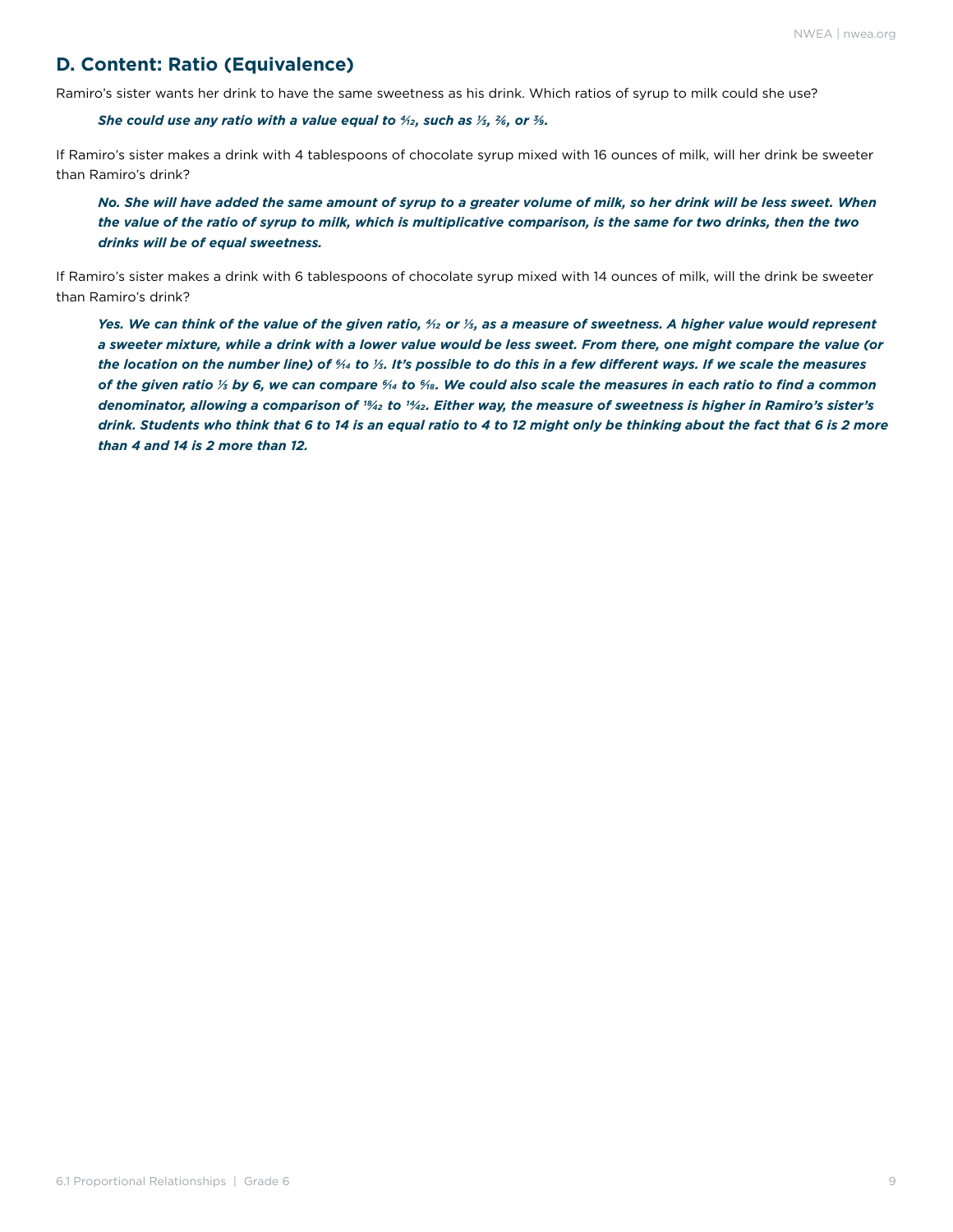#### **6.1 Shareables\***

#### Use the information to complete the task.

Ramiro made a drink by mixing 4 tablespoons (Tbsp) of chocolate syrup with 12 fluid ounces (fl oz) of milk.

Choose all the mixtures that have the same ratio of chocolate syrup to milk as Ramiro's drink.

| $\Box$ A. 2 Tbsp of chocolate syrup mixed with 6 fl oz of milk  |
|-----------------------------------------------------------------|
| B. 5 Tbsp of chocolate syrup mixed with 13 fl oz of milk        |
| $\Box$ C. 6 Tbsp of chocolate syrup mixed with 10 fl oz of milk |
| D. 8 Tbsp of chocolate syrup mixed with 16 fl oz of milk        |
| 10 Tbsp of chocolate syrup mixed with 30 fl oz of milk<br>Е.    |

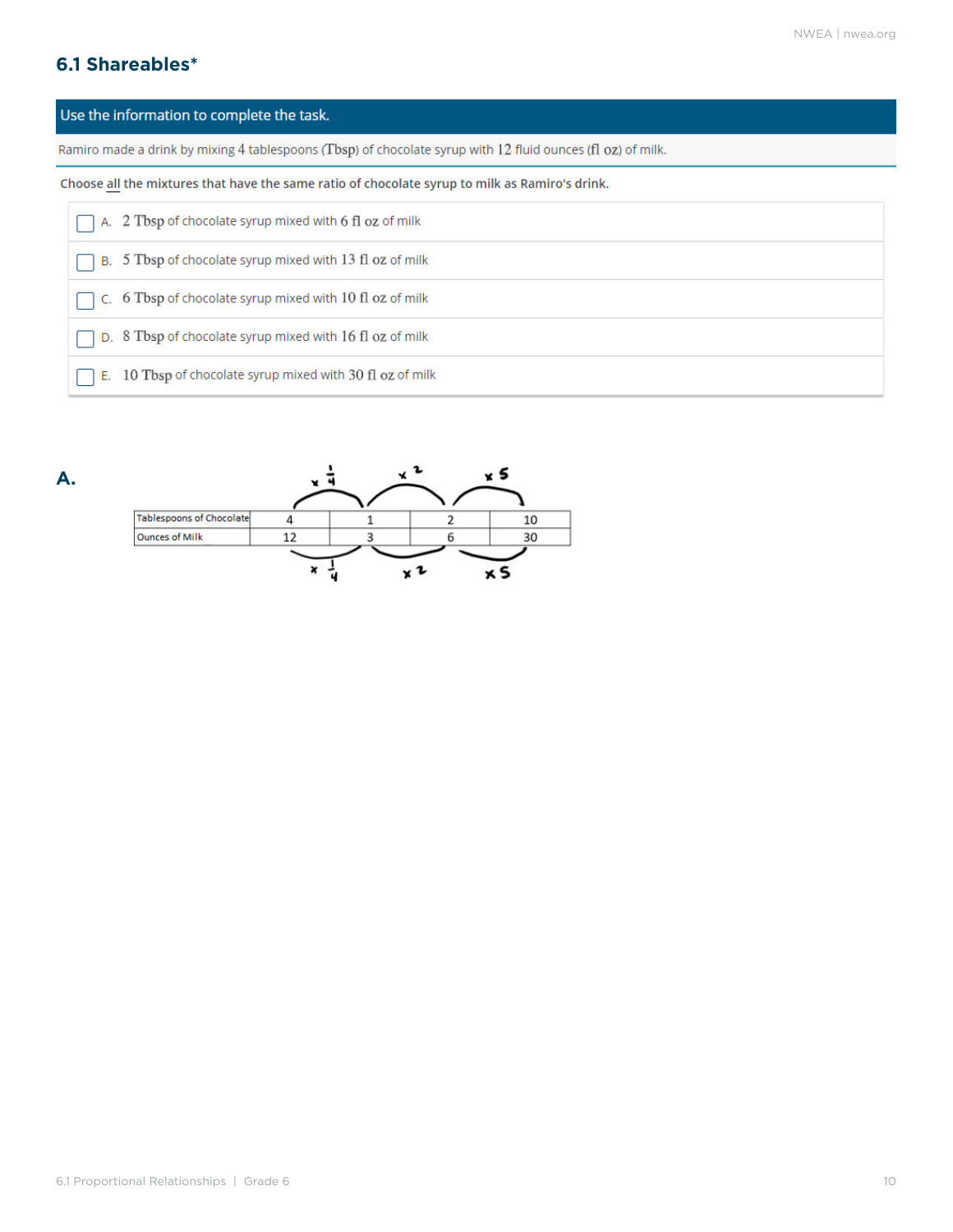## <span id="page-10-0"></span>6.2 Proportional Relationships and Comparisons

This activity focuses on student thinking about percent.

**Proportional Relationships:** Proportional relationships require two covarying quantities. Those quantities must be measurable in some way, and the measures of those quantities scale in tandem. When one quantity changes by a scale factor, the other quantity also changes by the same scale factor. For example, doubling one quantity's value results in a doubling of the other quantity's value. Students should have ways of thinking that allow them to distinguish the two varying quantities in any proportional relationship and to explain how the quantities change by the same scale factor. It is important to note that proportional relationships are not synonymous with proportions. See [this whitepaper](https://www.nwea.org/resource-library/map-growth-research-guidance/proportional-relationships-decluttered-white-paper-oct20-3) for more information.

**Comparisons:** Comparisons can be either additive or multiplicative, with context guiding which is most appropriate. A multiplicative comparison is relative, describing one quantity in terms of another (e.g., 6 meters is 3 times as large as 2 meters). Additive comparisons are absolute; the comparison is based on some other quantity (e.g., 6 meters is 4 meters more than 2 meters). Students should have ways of thinking that help them determine which comparison to use or how an existing comparison is additive or multiplicative.

#### **ITEM ALIGNMENT**

CCSS: 6.RP.A.3c

*This item focuses on percent. However, it also provides an opportunity to talk about ratios and strategies for approaching a problem.*

## THE CONVERSATION STARTER

Use the information to answer the question.

Holly's recipe for birdseed is 80% sunflower chips. Holly has 16 ounces of sunflower chips.

How many ounces of birdseed can Holly make using her recipe? Enter the answer in the box.

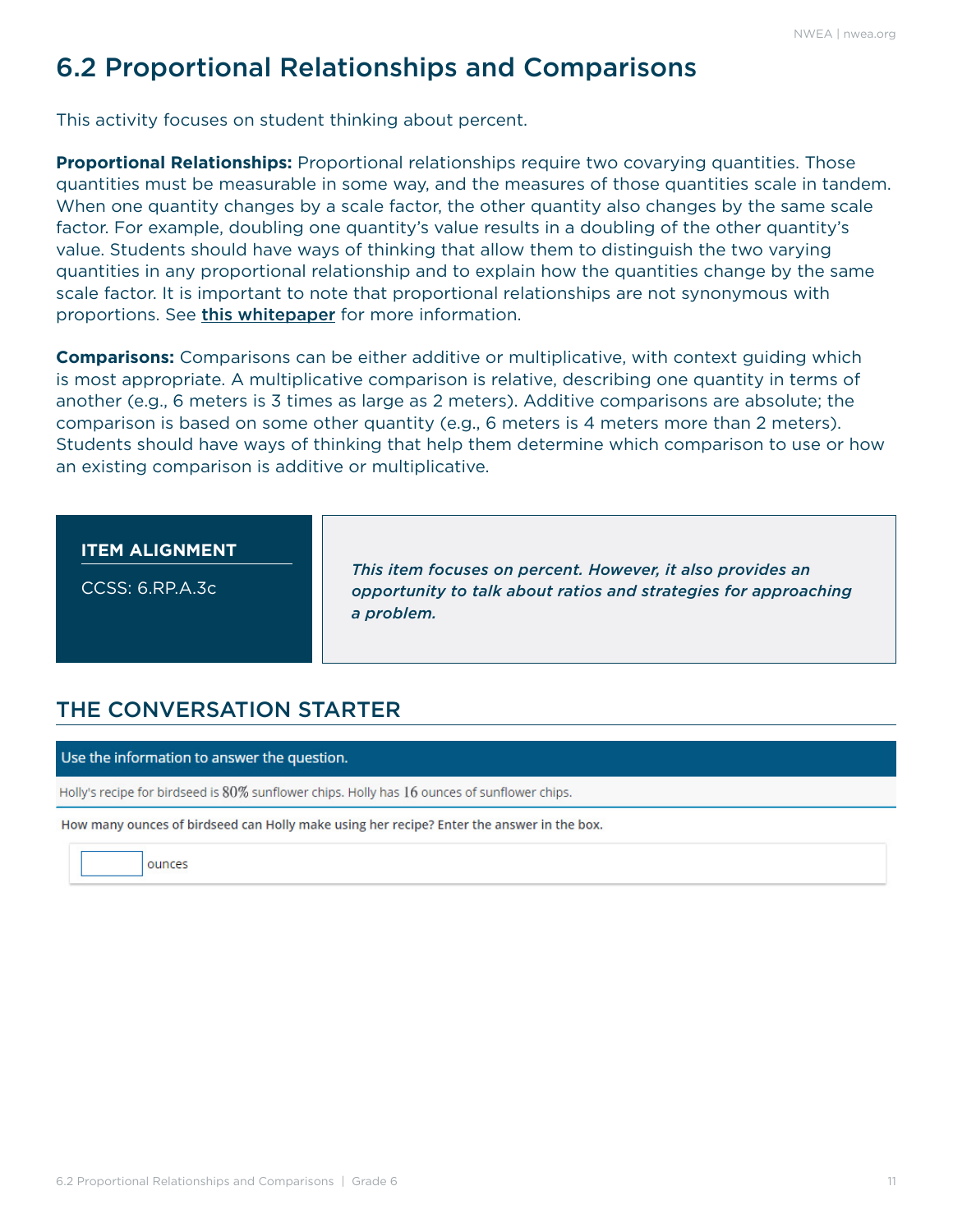#### **A. Problem Solving: Orientation & Strategy**

What is this problem asking?

- What is the relationship between the birdseed and sunflower chips?
- The problem says that "80% of Holly's recipe for birdseed is sunflower chips." What does this mean? What is the other 20% of the recipe?
- What information do you need to find out?
- What are some ways to figure this out?
	- Could you use an equation?
	- How about a drawing, a chart, or a table?

#### **B. Content: Percent**

What is a percent?

- If 25% of a number is 10, what is the number?
- In what different ways could you find 25% of 200?
- If I tell you what 10% of a number is, can you tell me how to find 2%? 18%?

#### **C. Content: Ratio (Meaning)**

What might it mean if I say that the ratio of dogs to cats is 4:3?

- What does it mean for two ratios to be equivalent?
- Can you represent the birdseed situation using ratios?
- How can thinking about the relationship between the birdseed and sunflower chips as a ratio help solve the problem?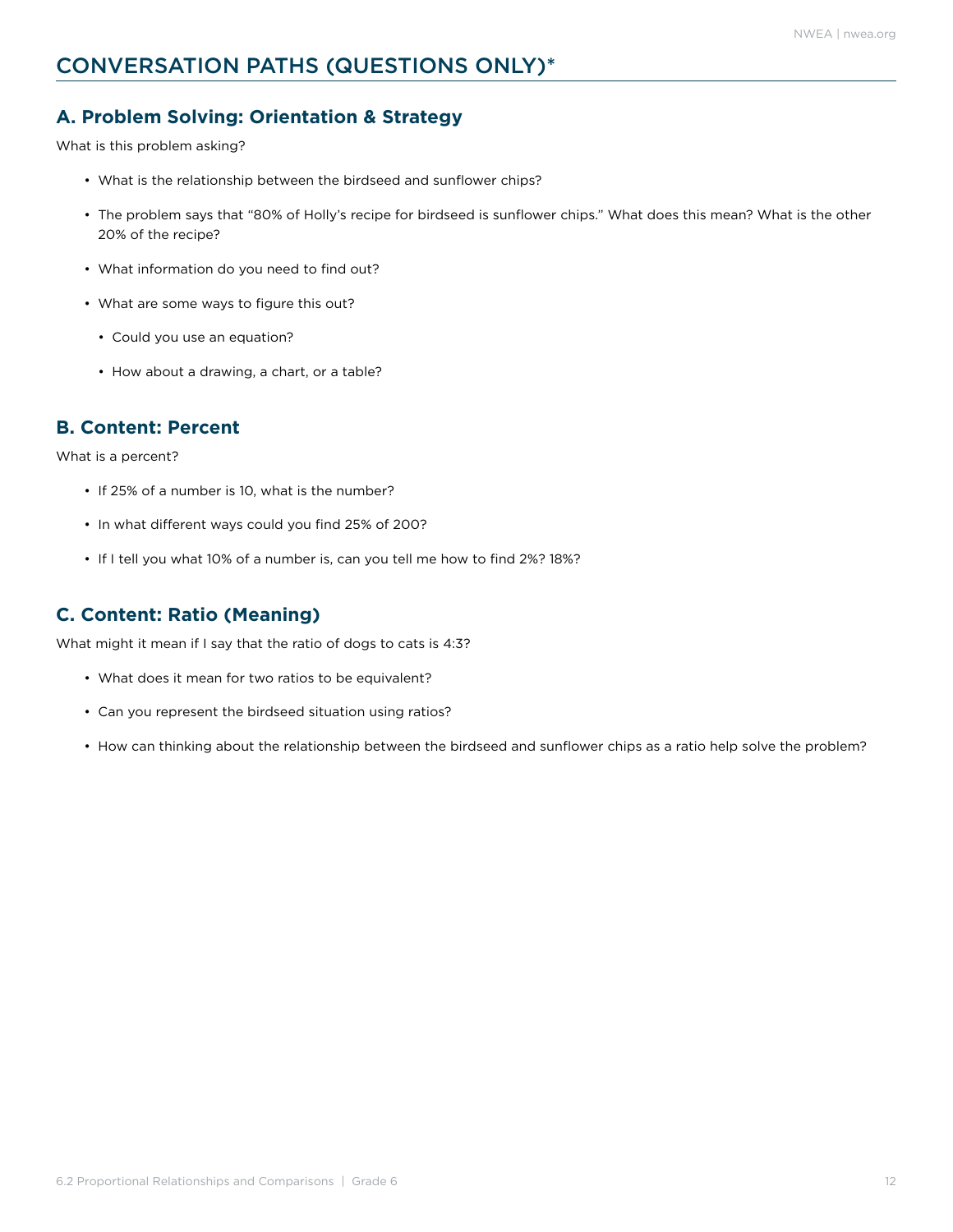#### **A. Problem Solving: Orientation & Strategy**

What is this problem asking?

*A bag of birdseed is typically made up of different kinds of seeds/chips. Holly has sunflower chips and other parts, so we need to figure out the number of ounces of the other parts to use and then the total ounces of birdseed she can make.*

• What is the relationship between the birdseed and sunflower chips?

*The birdseed is the whole and the 16 ounces of sunflower chips are part of the whole. The amount of the recipe that is sunflower chips and the amount of the recipe that is another type of seed is a ratio of 80 to 20.*

• The problem says that "80% of Holly's recipe for birdseed is sunflower chips." What does this mean? What is the other 20% of the recipe?

*In this case, 80 parts of the birdseed's 100 equal parts are sunflower chips. The other 20% is, presumably, some other kind of seed. The purpose of the question about the other 20% is to see what students understand about what the whole in this problem is.*

• What information do you need to find out?

*The number of ounces of the other 20% of the recipe.*

- What are some ways to figure this out?
	- Could you use an equation?

*One possible equation: 80% of* **x** *= 16 or (4/5)x = 16.* 

• How about a drawing, a chart, or a table?

*For example:*

| 16 oz |     |  |  |  |
|-------|-----|--|--|--|
| 80%   | 20% |  |  |  |
| 100%  |     |  |  |  |

#### **B. Content: Percent**

What is a percent?

*A percent is a multiplicative comparison of one quantity to another that is interpreted in terms of "per 100." We view the compared value to the whole as if the whole is scaled to a value of 100.* 

• If 25% of a number is 10, what is the number?

*Since 25% is 1/4 of 100%, we know that 10 is 1/4 of the whole. Therefore, 25% of 40 is 10.*

• In what different ways could you find 25% of 200?

*We could find 10% of 200 (20) and 5% of 200 (half of 10%, so 10). Since 25% is 2 copies of 10% plus 5%, 25% of 200 is 20 + 20 + 10 = 50. Another option is to recognize that 25% represents ¼ of 100%. Therefore, 25% of 200 is ¼ of 200 (cut 200 into 4 equal parts), which is 50.*

• If I tell you what 10% of a number is, can you tell me how to find 2%? 18%?

*We could determine 1% (1/<sub>0</sub> of 10%) and then think about 2 copies of this 1%. For 18%, we could double the 10% and then subtract 2 copies of 1%.*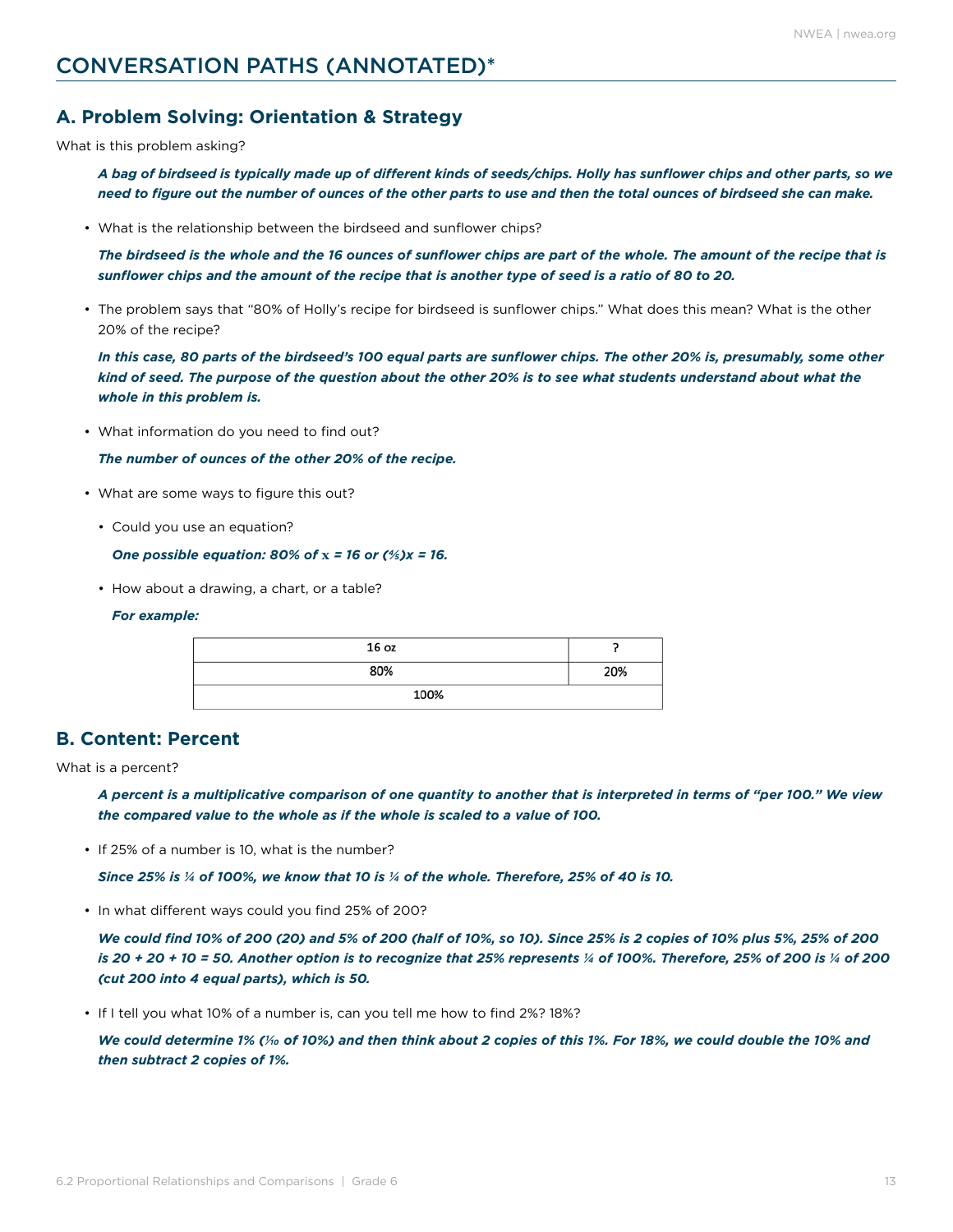#### **C. Content: Ratio (Meaning)**

What might it mean if I say that the ratio of dogs to cats is 4:3?

*It might mean that there are 4 dogs and 3 cats. It might also mean that there are 4 dogs for every 3 cats, which means there could be some other numbers of dogs and cats, such that both 4 and 3 are scaled by the same factor.*

• What does it mean for two ratios to be equivalent?

*If we can multiply the values in one ratio by the same number and the result is the other ratio, the two ratios are equal. For example, the ratio 4:3 is equivalent to 40:30 because we can multiple each value in 4:3 by 10 and the result is 40:30. Or, two ratios are equivalent if they have the same values. For example, 4/3 = 40/30.*

• Can you represent the birdseed situation using ratios?

*Do students recognize the 80:20 relationship between sunflower chips and other birdseed ingredients and connect it to the given 16 ounces? One ratio is 80:20 and the other is 16:\_\_\_\_.*

• How can thinking about the relationship between the birdseed and sunflower chips as a ratio help solve the problem?

*If the ratio of sunflower chips to other chips is 80:20, then the ratio of the ounces of sunflower chips to other chips must be equivalent to that. One approach could be to recognize that 16 is 16/80 (or 1/5) of 80. As such, the number of ounces of the other chips must be 16/80 (or 1/5) of 20. Another approach would be to recognize that 80 is 4 times as large as 20, so the ounces of sunflower chips must be 4 times as large as the number of ounces of the other chips. Since 16 is 4 times as large as 4, there must be 4 ounces of other chips. Both ways of thinking are illustrated in the table below:*

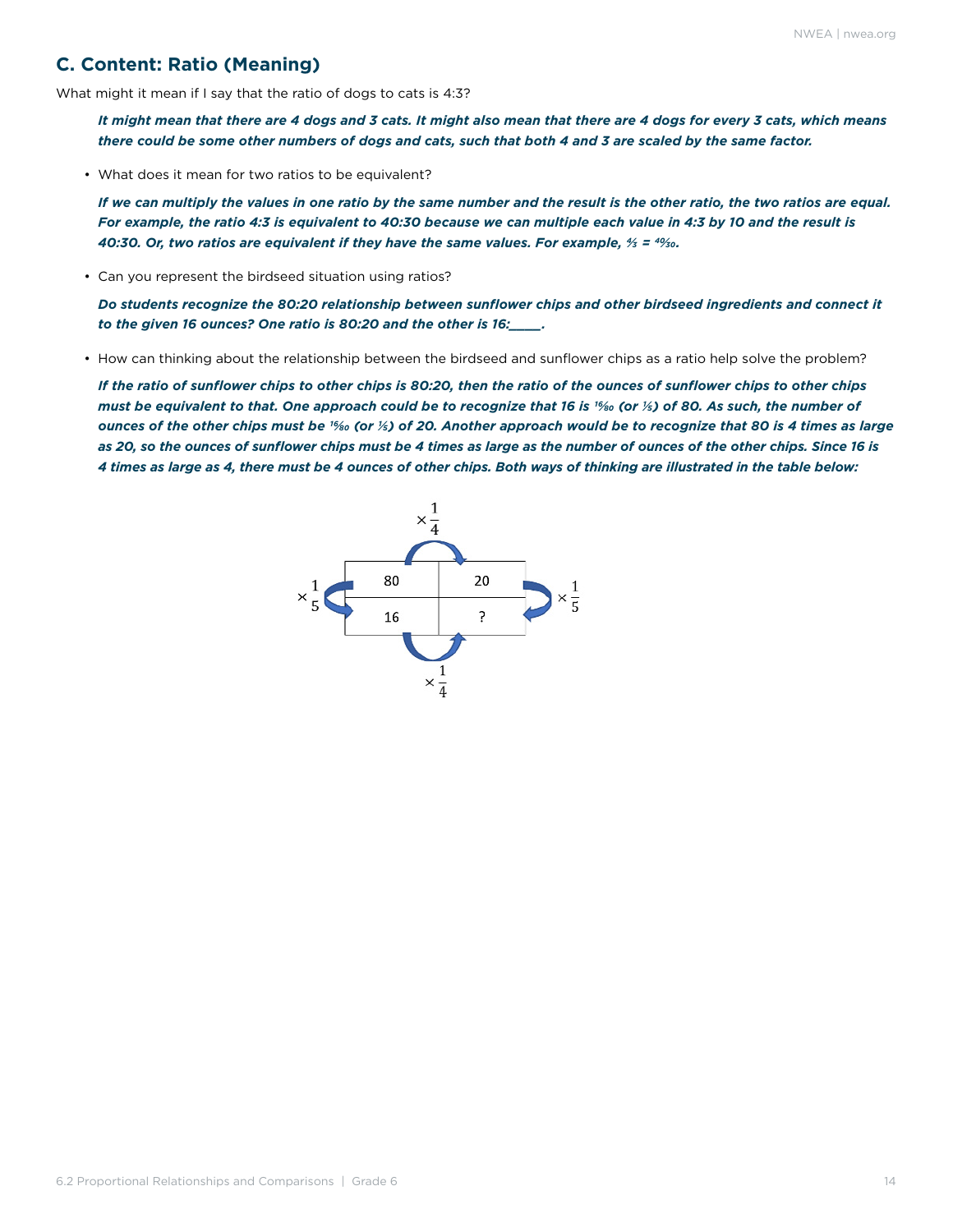## **6.2 Shareables\***

#### Use the information to answer the question.

Holly's recipe for birdseed is 80% sunflower chips. Holly has 16 ounces of sunflower chips.

How many ounces of birdseed can Holly make using her recipe? Enter the answer in the box.

ounces

| 16 oz |     |
|-------|-----|
| 80%   | 20% |
| 100%  |     |



**A.**

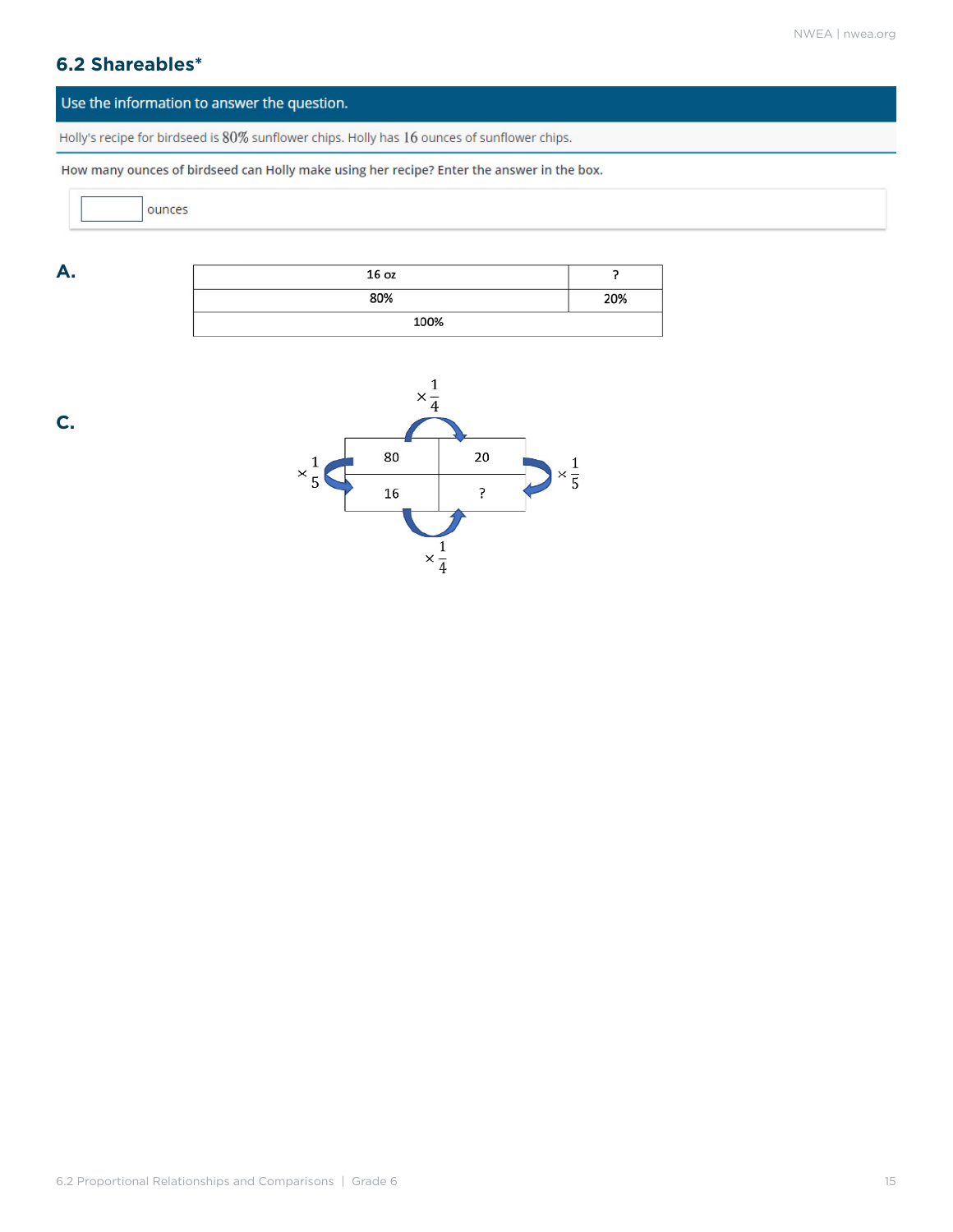## <span id="page-15-0"></span>6.3 Fractions and Operations

This activity focuses on student thinking about relating fractions.

**Fractions:** A fraction is a single number. It is a number just as 1, or 100, or 37,549 are, and it has a location on the number line. Students should be able to think of a fraction as a number and treat it as such. The fraction *a/b* can be thought of as *a* copies of 1/*b*, where 1/*b* is the length of a single part when the interval from 0 to 1 is partitioned into *b* parts. Two fractions are equivalent when they share a location on the number line.

**Operations:** Students begin to develop meanings for operations in kindergarten (e.g., addition is putting together). As they progress, the numbers involved—and operational meanings—extend. Students should develop ways of thinking that enable them to connect operation meanings to everyday use of those operations. Operations should never be disconnected from meaning. Division of fractions, for example, is still a form of division and should connect to a meaning of division.

| an opportunity to talk about meanings for division, scaling, and<br>problem solving. |
|--------------------------------------------------------------------------------------|
|--------------------------------------------------------------------------------------|

## THE CONVERSATION STARTER

Use the information to answer the question.

Nami poured  $\frac{2}{3}$  cup of rice into an empty jar. The rice filled  $\frac{3}{5}$  of the jar.

How many cups of rice will fill an empty jar of the same size? Select and move numbers into the boxes. If there is no whole number, place () in the first box.

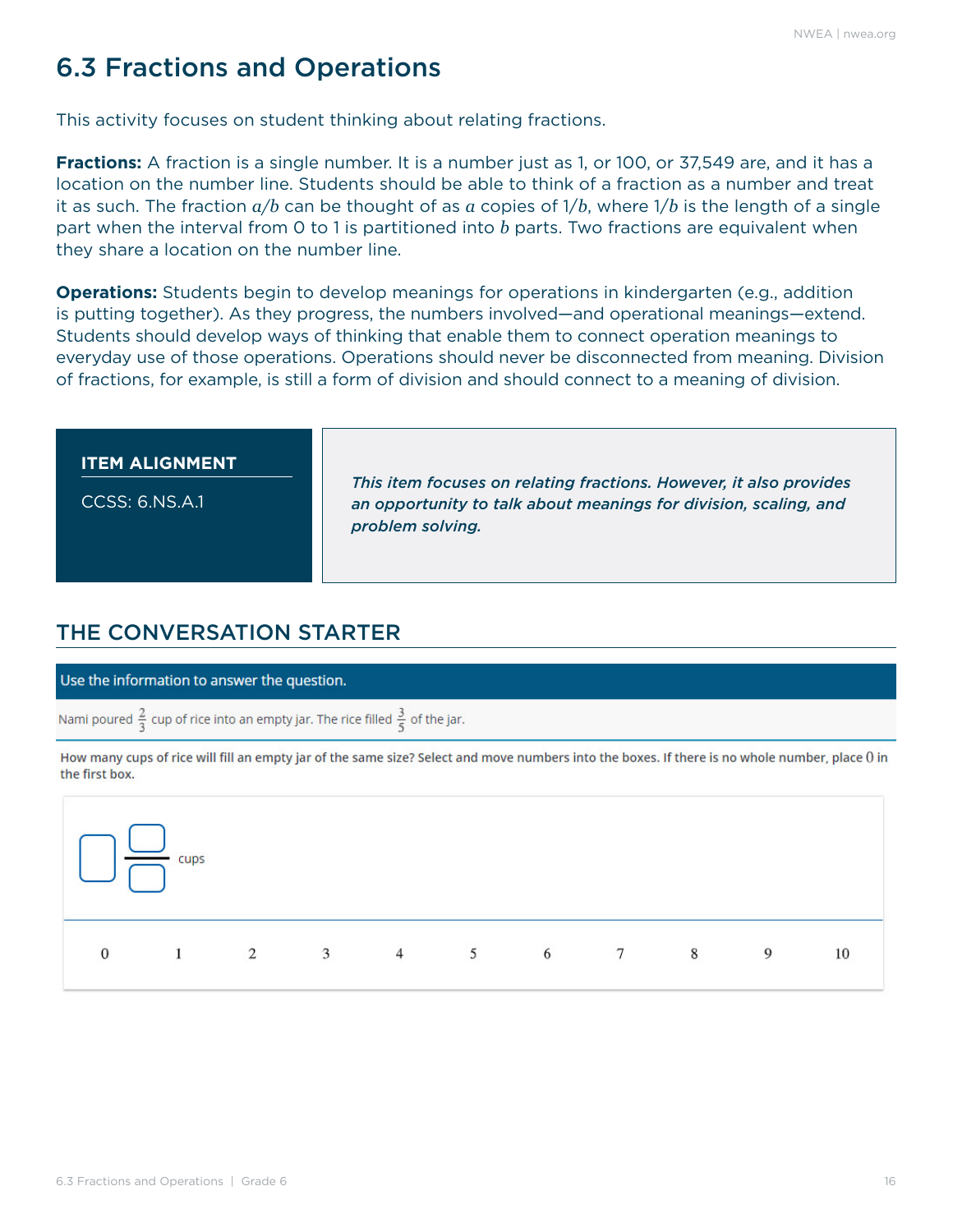#### **A. Problem Solving: Orientation**

What is this problem asking?

- What units are associated with the quantities in this problem? What unit is the whole for %? What unit is the whole for %?
- Can we say  $\frac{2}{3}$  is equal to  $\frac{3}{5}$ ?

#### **B. Problem Solving: Strategy**

How do you first want to think about solving this problem?

• What operation or operations could help you solve this problem? How would they help?

#### **C. Content: Fractions (Division)**

If I were to find *a* divided by *b*, is the answer always smaller than *a*?

- Can you explain what  $1 \div \frac{1}{3}$  means?
- Can you explain what  $1 \div 2/3$  means?
- Suppose Jar A can fill 1/3 of Jar B. How many times can a full Jar B fill Jar A?
- Suppose Jar A can fill <sup>2/3</sup> of Jar B. How many times can a full Jar B fill Jar A?

#### **D. Content: Fractions (Scaling)**

What if  $\frac{2}{3}$  cup of rice fills  $\frac{1}{3}$  of the jar? How many cups of rice will fill an empty jar of the same size? Can you use the diagram to explain how you might go about solving this problem?



• From here, how does the answer change if  $\frac{2}{3}$  cup fills  $\frac{3}{5}$  of the jar?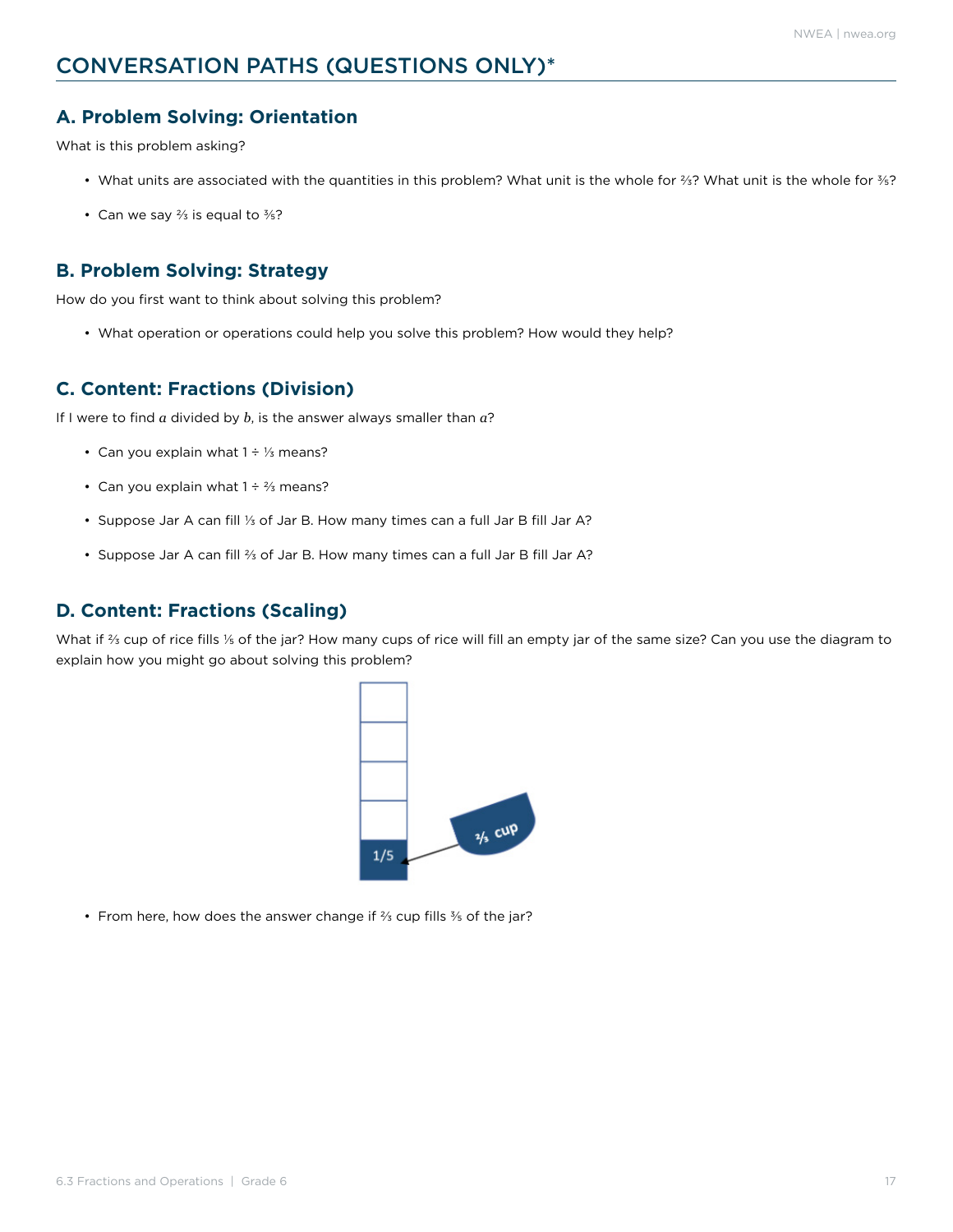#### **A. Problem Solving: Orientation**

What is this problem asking?

*The problem is asking how many cups of rice it will take to fill a jar when 2/3 cup of rice fills 3/5 of a jar.*

• What units are associated with the quantities in this problem? What unit is the whole for  $\frac{2}{3}$ ? What unit is the whole for  $\frac{2}{3}$ ?

*While the <sup>2</sup>/<sub>3</sub> is measured in cups, the <sup>3</sup>/<sub>5</sub> is measured in "jars." It is important to see if students understand this distinction or if they read the problem and think that the 3/5 is also measured in cups.*

• Can we say  $\frac{2}{3}$  is equal to  $\frac{3}{5}$ ?

If we specified that  $\frac{2}{3}$  of a cup fills  $\frac{2}{3}$  of a jar, we could say that they are equal in that respect. However, they do not *represent the same whole, so we could not write 2/3 = 3/5.*

#### **B. Problem Solving: Strategy**

How do you first want to think about solving this problem?

*This question is intended to see how students are thinking and reasoning about the problem upon their first read of it.*

What operation or operations could help you solve this problem? How would they help?

*Division could make sense. For example, consider easier numbers (a problem-solving strategy): If 12 cups filled 4 jars, then 12 ÷ 4 could tell us how many cups are in one full jar. Similarly, if 12 cups filled 1/4 of a jar, 12 ÷ 1/4 could still tell us how many cups are in one full jar. That is, division can tell us the whole when we know the fractional part, such as to answer "12 is one-fourth of the whole, what is the whole?" Multiplication could also make sense, specifically in terms of scaling. For example, scaling both by 5/3 will yield the number of cups to fill 1 jar. A longer chain of reasoning might be that if 2/3 cup fills 3/5 of a jar, scaling by a factor of 1/2 leads to 1/3 cup filling 3/10 of a jar. Then, scaling by a factor of 1/3 leads to 1/9 cup filling 1/10 of a jar. Then, scaling by a factor of 10 leads to 1 jar filled with 10/9 cups or 1 and 1/9 cups.*

#### **C. Content: Fractions (Division)**

If I were to find a divided by *b*, is the answer always smaller than *a*?

*If we are thinking about division as a comparison, then the quotient is not always smaller than* **a***. If we are thinking about division only as cutting into smaller groups (with* **b** *as a whole number) it may not be as clear.*

• Can you explain what  $1 \div \frac{1}{3}$  means?

*One possibility is that it tells us how many copies of 1/3 are needed to make 1. One could think about this in terms of measuring cups: How many 1/3 cup measuring cups (scoops) are needed to create 1 full cup of flour? Three cups are needed. One might also think about how this expression can be used to find the answer to a question like "1 is 1/3 of what I need, how much do I need?"*

• Can you explain what  $1 \div 2/3$  means?

*One possibility is that it tells us how many copies of 2/3 make 1. Since we are dividing by something twice as large as in the previous question, the answer should be half the size. That is, it takes 3/2, or 11/2, copies of 2/3 to make 1. One might also think about how this expression can be used to find the answer to a question like "1 is 2/3 of what I need, how much do I need?"*

• Suppose Jar A can fill 1/3 of Jar B. How many times can a full Jar B fill Jar A?

#### *3, based on the above.*

• Suppose Jar A can fill <sup>2</sup>/<sub>3</sub> of Jar B. How many times can a full Jar B fill Jar A?

*3/( 2), or 11/( 2), based on the above.*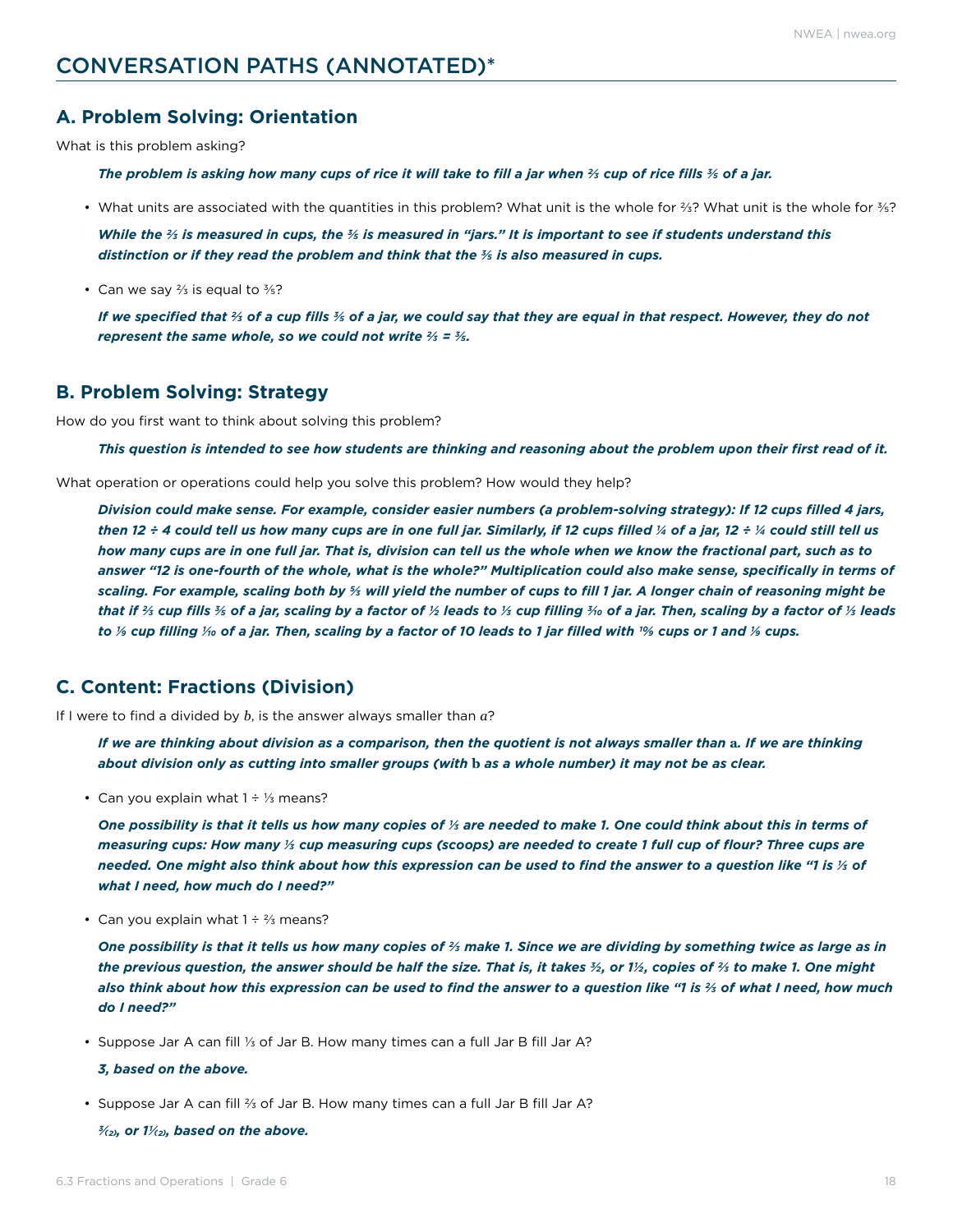### **D. Content: Fractions (Scaling)**

What if  $\frac{2}{3}$  cup of rice fills  $\frac{1}{3}$  of the jar? How many cups of rice will fill an empty jar of the same size? Can you use the diagram to explain how you might go about solving this problem?



*One can scale both quantities by a factor of 5 to determine that 1 jar is filled by 5 times 2/3 cup or 10/3 cup or 3 1/3 cups.*

• From here, how does the answer change if  $\frac{2}{3}$  cup fills  $\frac{3}{3}$  of the jar?

We would need  $\frac{1}{3}$  of the previous answer, or  $\frac{1}{3}$  of  $\frac{10}{3}$ , or  $\frac{(10)}{9}$  = 1%.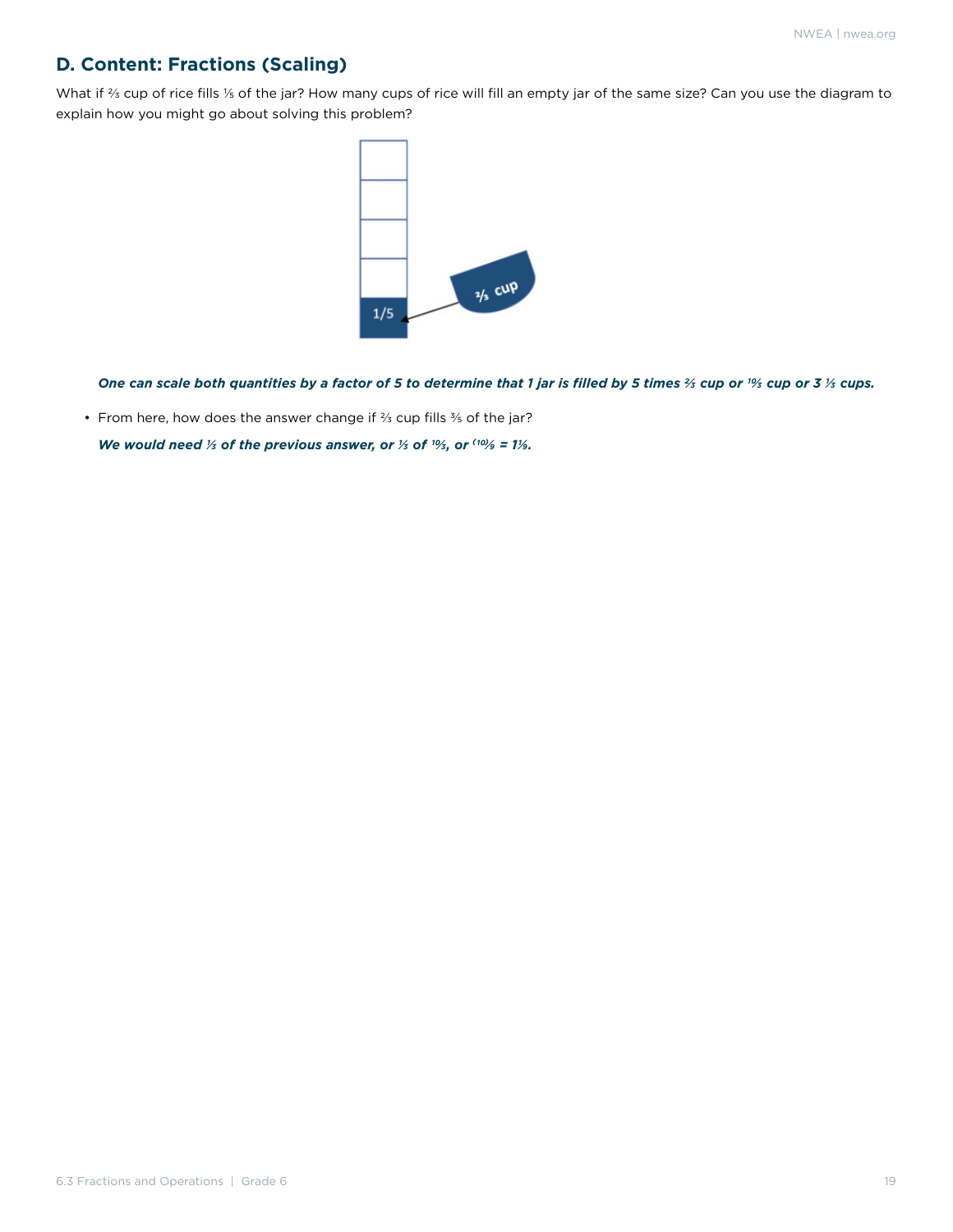## **6.3 Shareables\***

#### Use the information to answer the question.

Nami poured  $\frac{2}{3}$  cup of rice into an empty jar. The rice filled  $\frac{3}{5}$  of the jar.

How many cups of rice will fill an empty jar of the same size? Select and move numbers into the boxes. If there is no whole number, place () in the first box.



**D.**

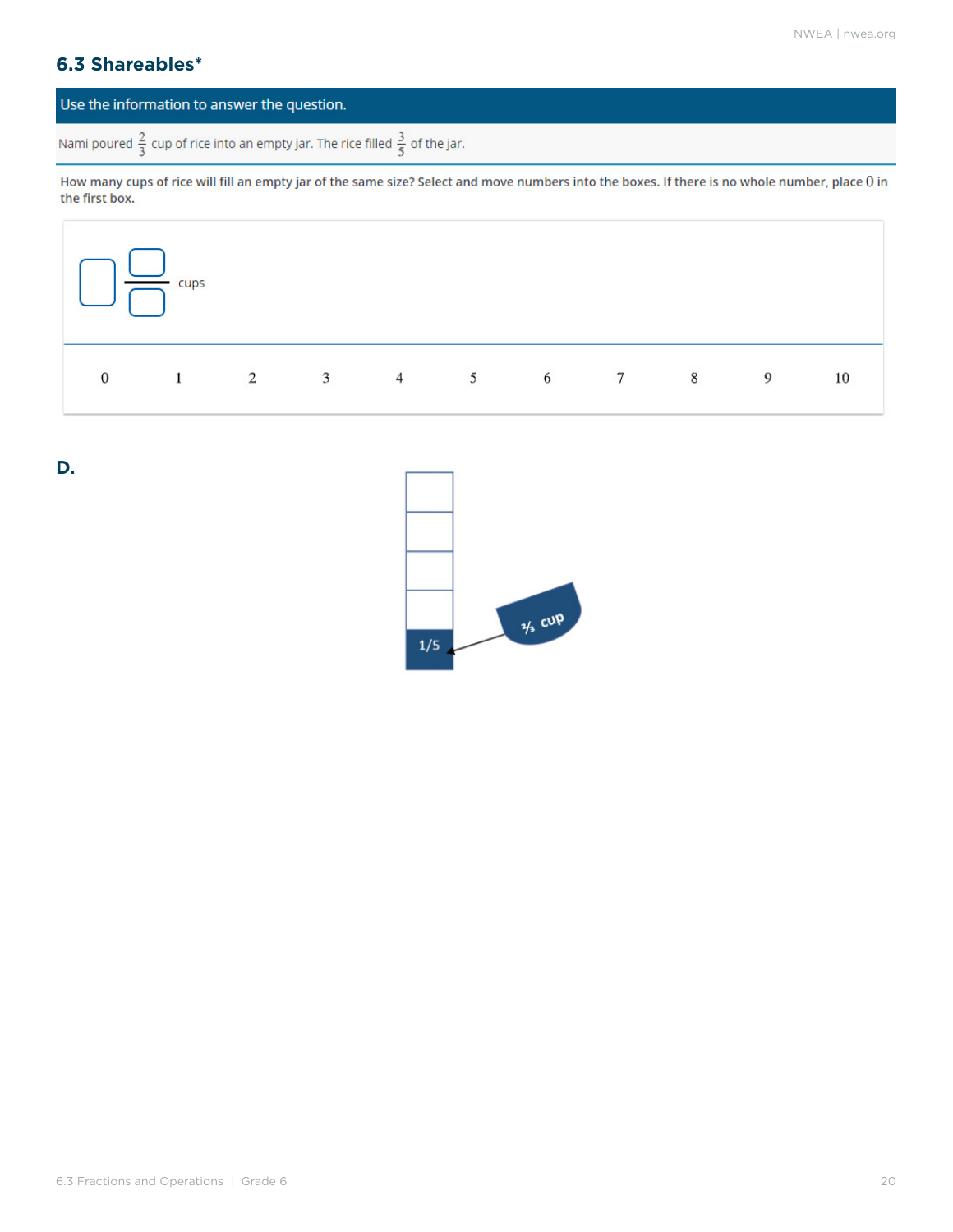## <span id="page-20-0"></span>6.4 Variables

This activity focuses on student thinking about using variables and expressions to solve problems.

**Variables:** Students should have ways of thinking that enable them to distinguish between unknowns that vary and unknowns that represent some fixed value. For example, in the equation 6 =  $3x + 2$ , *x* represents some unknown fixed value that makes the equation true. In  $y = 3x + 2$ ,  $y = 3x + 2$ and *x* vary with each other. In *y = mx + b*, *y* and *x* vary with each other, while *m* and *b* are typically nonvarying constants (parameters) within a problem.

#### **ITEM ALIGNMENT**

CCSS: 6.EE.B.6

*This item focuses on using variables and expressions to solve problems. However, it also provides an opportunity to talk about variables and equations and to connect meanings to operations and quantities.* 

## THE CONVERSATION STARTER

#### This question has two parts. Use the information to answer Part A and Part B.

Mona is hiking on a trail, starting at the Nature Center. The trail is 5, 0 miles long. The sign shows the distances from the Nature Center to the waterfalls along the trail.



Mona stops at each waterfall along the trail, starting with Boulder Falls.

#### Part A

How many miles does Mona have left to hike on the trail after each stop? Enter the answers in the boxes to complete the table.

| Waterfall            | <b>Number of Miles</b><br>Left on the Trail |
|----------------------|---------------------------------------------|
| <b>Boulder Falls</b> |                                             |
| <b>Echo Falls</b>    |                                             |
| Cascade Falls        |                                             |

#### Part B

Which expression represents the number of miles Mona has left to hike on the trail after hiking  $m$  miles?

- $\bigcap$  A. 5 m
- $\bigcap$  B.  $m-5$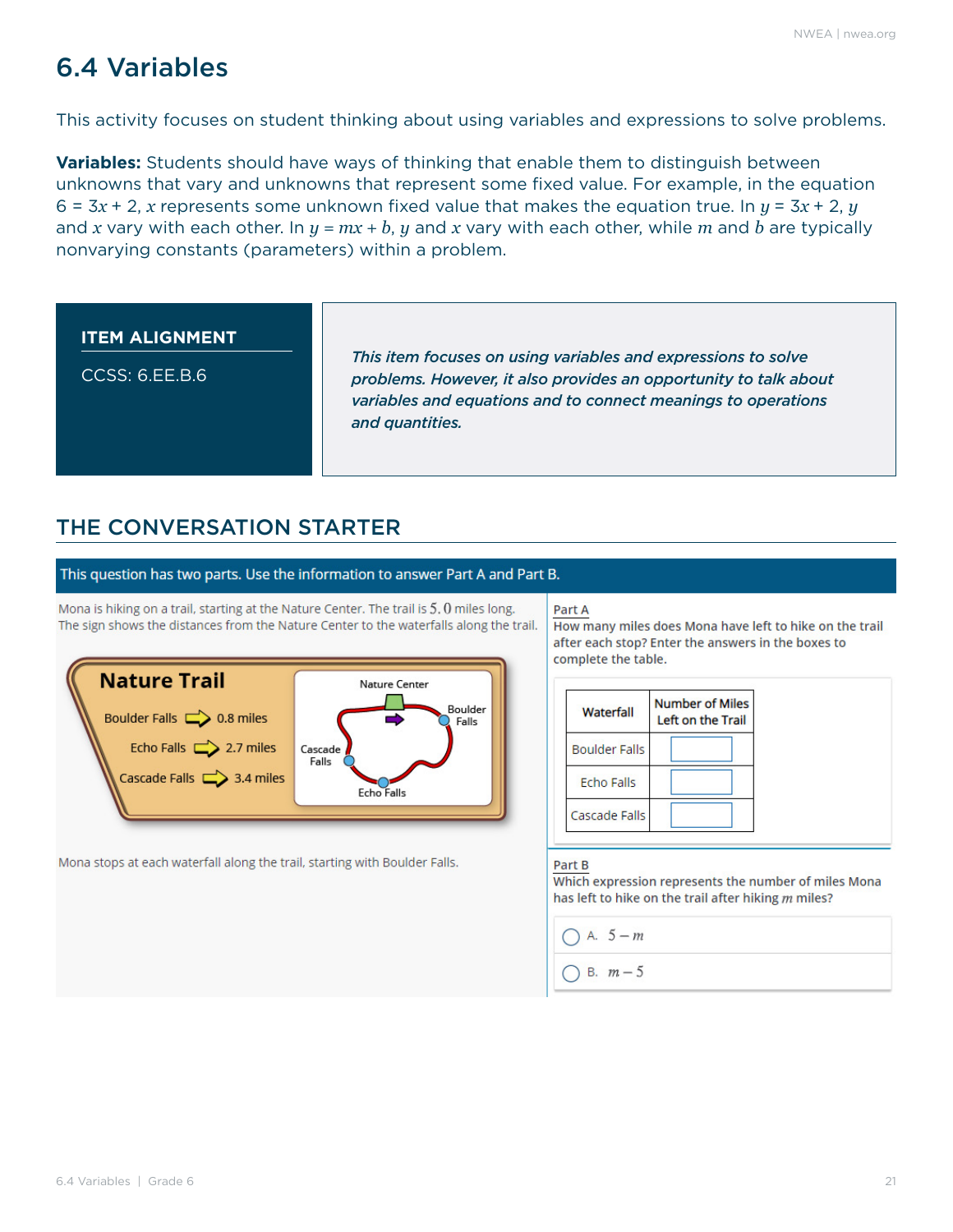## CONVERSATION PATHS (QUESTIONS ONLY)\*

#### **A. Problem Solving: Orientation**

How can you make sense of this problem situation?

- Can you think of another way to approach this problem?
- What is this problem asking you to do?

#### **B. Content: Operations (Subtraction)**

How many miles is it from Boulder Falls to Cascade Falls?

- How did you figure that out?
- Why did you use subtraction?

How many miles is it from Boulder Falls to the end of the loop?

• How did you figure that out?

What could 5 - 2.7 represent?

• What could 0.8 + 2.7 represent?

#### **C. Content: Expressions (Comparison)**

Look at these two statements. How are they the same? How are they different?

$$
5 + y \qquad \quad 5 + y = 2
$$

#### **D. Content: Expressions (Representation)**

If *g* represents the weight, in ounces, of a package I am sending, what could the 10 possibly mean in each of the following expressions? What would the whole expression mean?

In the original problem, Part B asks you to identify the expression that can be used to find the number of miles left on the trail after hiking *m* miles. How might this expression help you?

- What if the distance from the Nature Center to Boulder Falls was 1.2 miles? Would that change the expression that you would use to find the number of miles left on the trail after hiking *m* miles?
- What if the whole trail was 6 miles long? What would the expression be to find the number of miles left on the trail after hiking *m* miles?

Let's look at another problem. What expression could we write to complete the table?

| Hours | Depth in feet |
|-------|---------------|
| 0     |               |
|       | 5             |
| 5     | q             |
|       |               |

• What assumptions did you make to form that expression?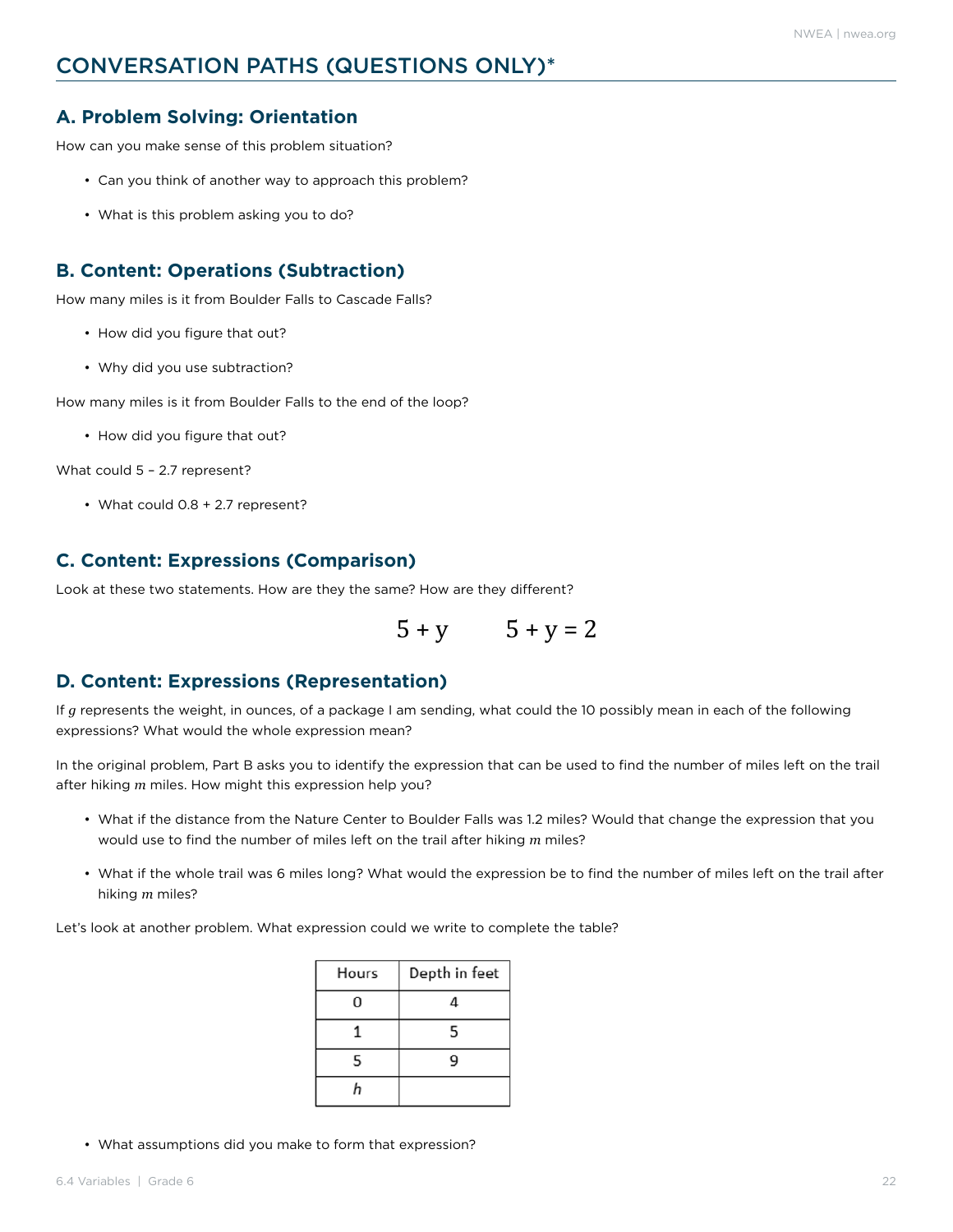## CONVERSATION PATHS (ANNOTATED)\*

#### **A. Problem Solving: Orientation**

How can you make sense of this problem situation?

*The questions in this section are to help uncover students' understanding of the problem and what they might do to solve it. For example, students might begin by writing the mileage on the diagram and start to calculate any missing mileage.* 

• Can you think of another way to approach this problem?

*Another possibility is that a student may move directly into the questions and indicate that the mileage to each falls can be subtracted from 5.*

• What is this problem asking you to do?

*Possible answers may include being asked to find the mileage left to hike at each falls and writing an expression that models this.*

#### **B. Content: Operations (Subtraction)**

How many miles is it from Boulder Falls to Cascade Falls?

*2.6 miles*

• How did you figure that out?

*Students may recognize that the focus is on ignoring the distance from the Nature Center to Boulder Falls, so 3.4 miles – 0.8 miles = 2.6 miles.*

• Why did you use subtraction?

*Students may think that they are "removing" the distance from the Nature Center to Boulder Falls.*

How many miles is it from Boulder Falls to the end of the loop?

*4.2 miles*

• How did you figure that out?

```
5.0 – 0.8 = 4.2
```
What could 5 – 2.7 represent?

*The distance from Echo Falls to the end of the loop.*

• What could 0.8 + 2.7 represent?

*Adding the numbers in this situation doesn't give us any useful information, which is an important understanding. Just because we can add two numbers together doesn't mean doing so is helpful.*

#### **C. Content: Expressions (Comparison)**

Look at these two statements. How are they the same? How are they different?

$$
5 + y \qquad \quad 5 + y = 2
$$

*The first statement is called an expression, where the variable* **y** *is unknown. We do not know what* **y** *might represent, so the expression could take on any value. That value is 5 more than the value of* **y***. The second statement is an equation because it has an equal sign and can be solved. We might refer to* **y** *as a variable here, but it does not really vary, as there is only one value of y that will make the equation true.*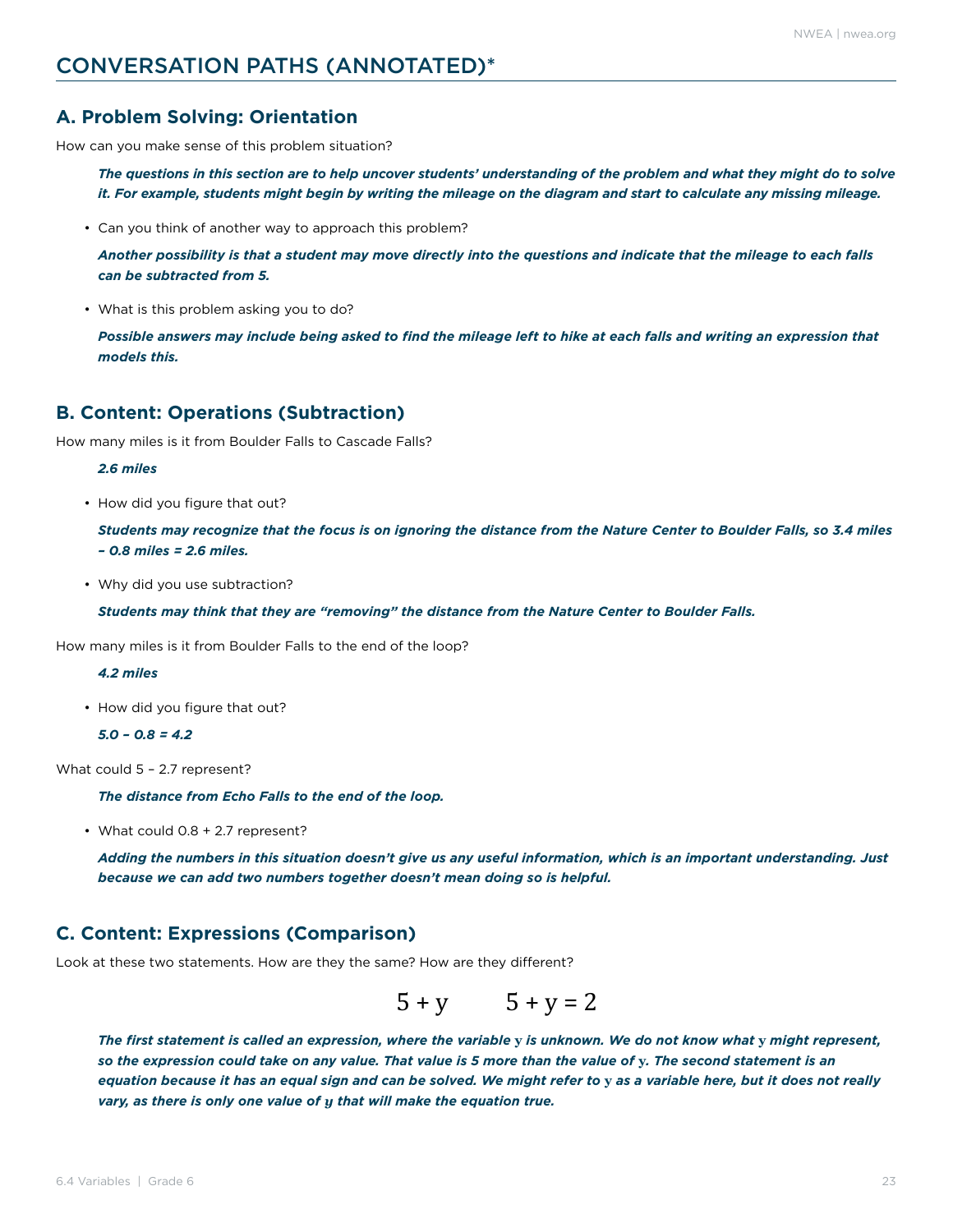#### **D. Content: Expressions (Representation)**

If g represents the weight, in ounces, of a package I am sending, what could the 10 possibly mean in each of the following expressions? What would the whole expression mean?

$$
10g
$$
  
 
$$
g \div 10
$$
  
 
$$
10 + g
$$
  
 
$$
g - 10
$$

*Student responses will vary. There may be 10 packages and 10***g** *could mean "the weight of 10 packages," or if the delivery service charges \$0.10 per ounce, 10***g** *could mean "the total cost of sending the package in cents." For the second expression,* **g** *divided by 10, the 10 could represent another package of 10 ounces and we are multiplicatively*  comparing the two packages. It might also represent breaking up the contents of our package into 10 equally weighted *smaller packages. For 10 +* **g***, it could mean the item plus 10 more ounces for a total weight of what is being sent. Here, the 10 must represent ounces. For* **g** *– 10, it could mean reducing the weight of the package by 10 ounces. Here, the 10 must also represent ounces.*

In the original problem, Part B asks you to identify the expression that can be used to find the number of miles left on the trail after hiking *m* miles. How might this expression help you?

*The purpose of this question is to listen for how students are thinking about the value and whether they can abstract a solution to a problem into an expression with a variable. Knowing that 5 –* **m** *can be used to find the total number of miles left in the trail can be used to solve the first three questions in Part A, as* **m** *can take on different values.*

• What if the distance from the Nature Center to Boulder Falls was 1.2 miles? Would that change the expression that you would use to find the number of miles left on the trail after hiking *m* miles?

*The answer is no. But the purpose of the question is to see if students understand that the expression 5 –* **m** *can be applied to solve the problem regardless of the distance between the different waterfalls and the end of the trail.*

• What if the whole trail was 6 miles long? What would the expression be to find the number of miles left on the trail after hiking *m* miles?

*The purpose of this question is to see if students understand what 5 –* **m** *means and if they can apply it to a trail that is a different number of miles.*

Let's look at another problem. What expression could we write to complete the table?

| Hours | Depth in feet |
|-------|---------------|
| 0     | 4             |
|       | 5             |
| 5     | Q             |
| h     |               |

**h** *+ 4*

• What assumptions did you make to form that expression?

*Given the data we have, it looks like the depth is always four more than the number of hours.* **h** *+ 4 might not be true*  for the data we don't have in the table. For example, if 4 hours corresponded to a depth of 7.5 feet, then  $h + 4$  would *not work.*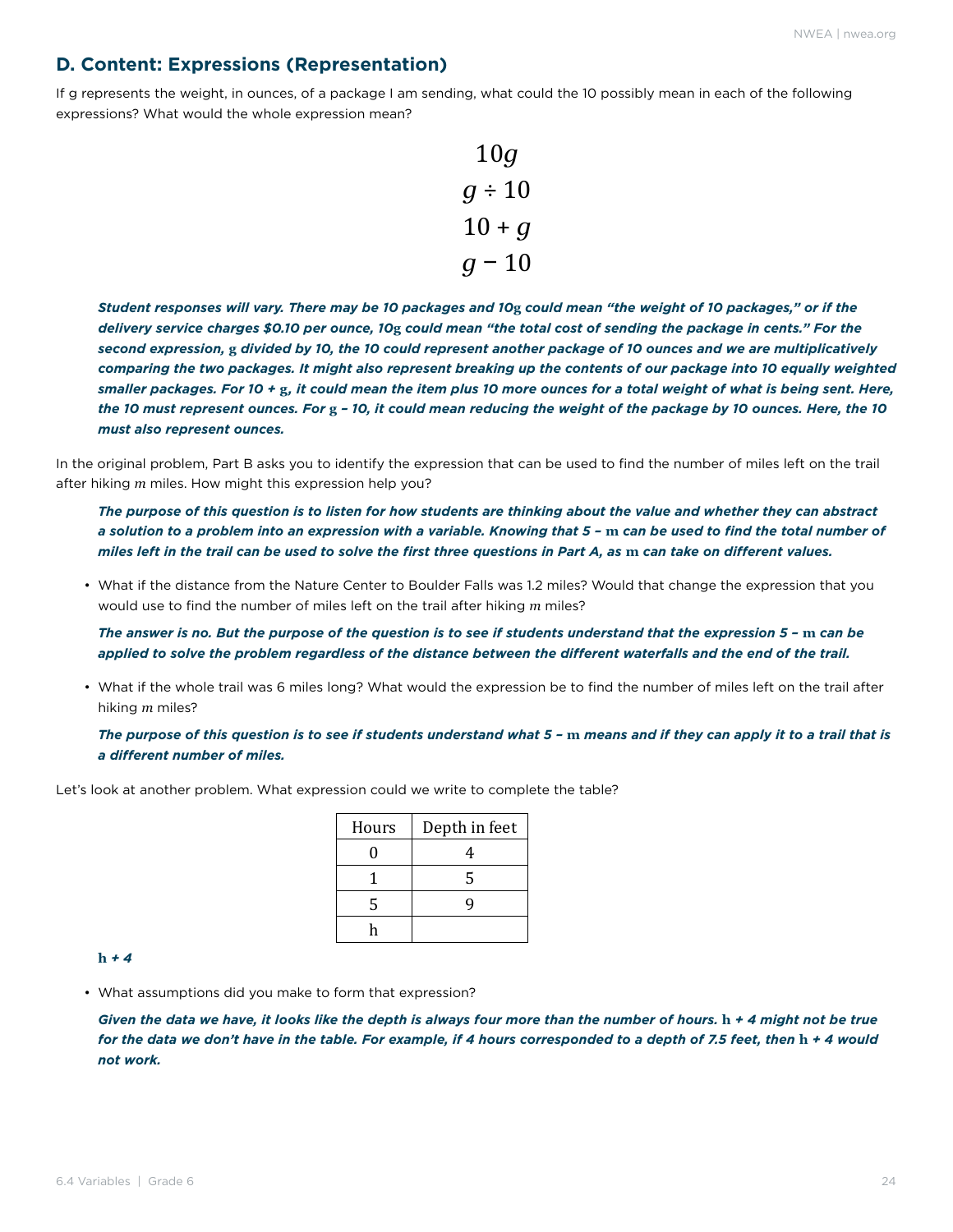#### **6.4 Shareables\***

#### This question has two parts. Use the information to answer Part A and Part B.

Mona is hiking on a trail, starting at the Nature Center. The trail is 5, 0 miles long. The sign shows the distances from the Nature Center to the waterfalls along the trail.



Mona stops at each waterfall along the trail, starting with Boulder Falls.

Part A

How many miles does Mona have left to hike on the trail after each stop? Enter the answers in the boxes to complete the table.

| Waterfall            | <b>Number of Miles</b><br>Left on the Trail |
|----------------------|---------------------------------------------|
| <b>Boulder Falls</b> |                                             |
| <b>Echo Falls</b>    |                                             |
| Cascade Falls        |                                             |

#### Part B

Which expression represents the number of miles Mona has left to hike on the trail after hiking  $m$  miles?

- $\bigcap A. 5-m$
- $O$  B.  $m-5$

**c.**  $5 + y$   $5 + y = 2$ 

D.

\n
$$
10g
$$
\n
$$
g \div 10
$$
\n
$$
10 + g
$$
\n
$$
g - 10
$$

| Hours | Depth in feet |
|-------|---------------|
|       |               |
|       | ς             |
| 5     |               |
|       |               |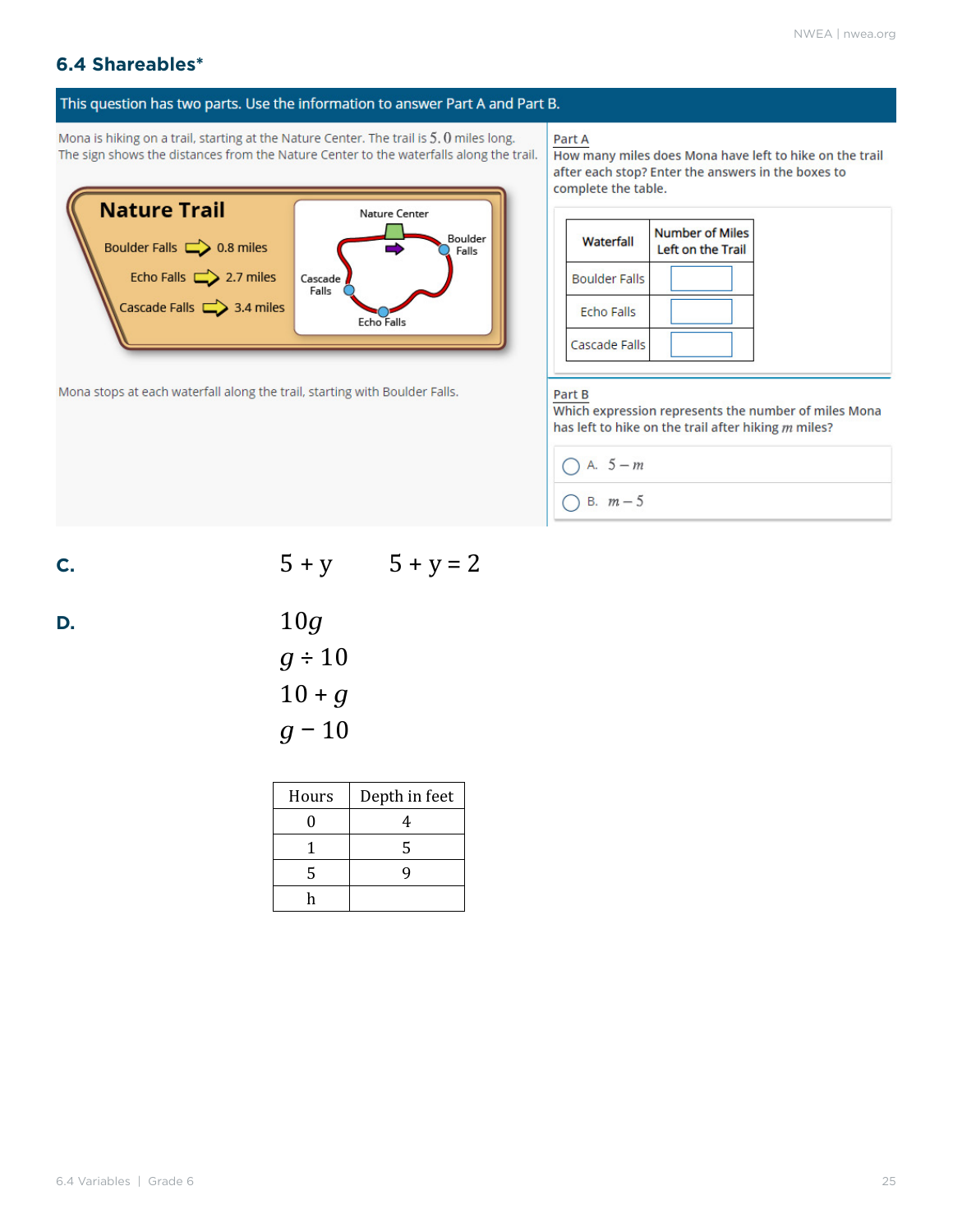## <span id="page-25-0"></span>6.5 Variables

This activity focuses on student thinking about representing quantities using variables.

**Variables:** Students should have ways of thinking that enable them to distinguish between unknowns that vary and unknowns that represent some fixed value. For example, in the equation 6 =  $3x + 2$ , *x* represents some unknown fixed value that makes the equation true. In  $y = 3x + 2$ , *y* and *x* vary with each other. In *y = mx + b*, *y* and *x* vary with each other, while *m* and *b* are typically nonvarying constants (parameters) within a problem.

**ITEM ALIGNMENT**

CCSS: 6.EE.C.9

*This item focuses on using variables to represent quantities in a real-world problem. However, it also provides an opportunity to talk about analyzing quantitative relationships, and relationships where measures scale in tandem.* 

## THE CONVERSATION STARTER

#### Use the information to complete the task.

The table shows the number of cups of raspberries,  $r$ , needed to make  $p$  pies using a baker's recipe.

| Number of Pies $(p)$                                      |  |  | $18$ 12 16 20 |
|-----------------------------------------------------------|--|--|---------------|
| Number of Cups of Raspberries (r) $3   24   36   48   60$ |  |  |               |

Choose "True" or "False" for each statement about the baker's recipe.

| Statement                                                                                                                                                                                                | <b>True or False?</b> |       |
|----------------------------------------------------------------------------------------------------------------------------------------------------------------------------------------------------------|-----------------------|-------|
| 6 cups of raspberries are needed for 2 pies.                                                                                                                                                             | True                  | False |
| 24 pies are made using 8 cups of raspberries.                                                                                                                                                            | True                  | False |
| The equation $p = 3r$ represents the relationship between r and p.                                                                                                                                       | True                  | False |
| The point $(2, 6)$ would be on the graph that shows the relationship between<br>the number of pies (shown on the horizontal axis) and the number of cups<br>of raspberries (shown on the vertical axis). | True                  | False |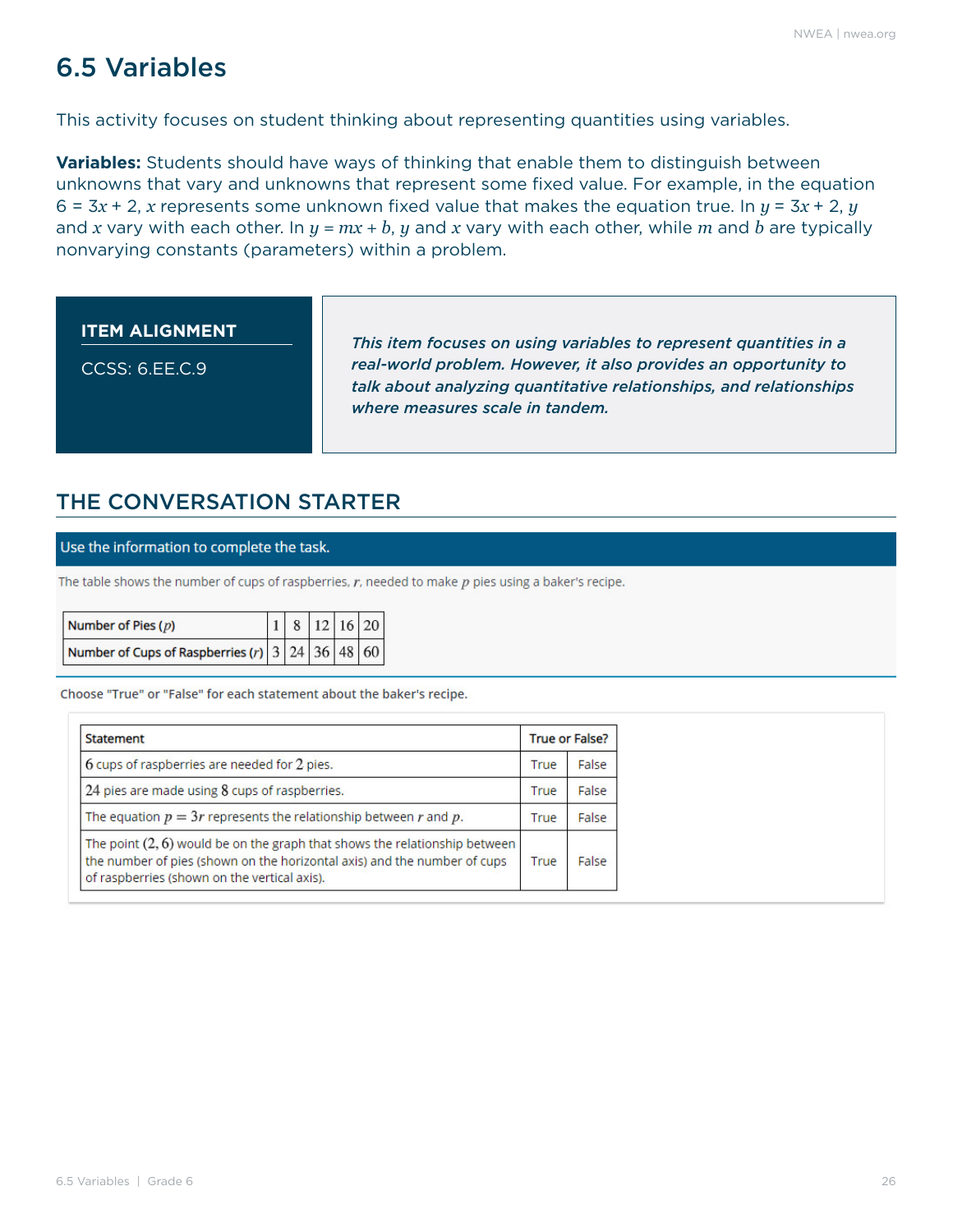## CONVERSATION PATHS (QUESTIONS ONLY)\*

#### **A. Problem Solving: Orientation**

How do you want to make sense of this problem?

- How many quantities are there in the question? What are they?
- Do the quantities seem to vary with each other? If so how?

#### **B. Problem Solving: Strategy**

What patterns do you see in the measurement data? What is the relationship between cups of raspberries and pies?

- What do each of those patterns mean?
- How is knowing this helpful?
- Could we use this relationship between the number of pies and the number of cups of raspberries to find any pair of measures for the pies and raspberries?
- Explain how the measures for 8 pies and 20 pies are related.

#### **C. Content: Proportional Relationship**

How many pies can I make with 300 cups of raspberries?

#### 100 pies

- How did you figure it out?
- Is there another way you could do it?
- How many cups of raspberries do I need to make 300 pies?
	- How did you figure it out?

#### **D. Content: Equations (Representation)**

Let's switch to another problem with apples and bananas. There are 3 times as many apples (*a*) as bananas (*b*). Is it true that 3*a*  $= b$  represents the apple-and-banana relationship? Why or why not?

• Let's go back to the situation with pies and raspberries. Should we say *p* = 3*r* or 3*p* = *r*?

$$
3p = r \qquad 3p = 63
$$

• How are these equations similar? How are they different?

#### **E. Content: Graphing (Meaning)**

Without drawing an actual graph, what would the shape of the graph look like if I plotted the points in the table? Why?

• Can I connect the points on the graph? What would it mean?

If you were to graph the number of pies on the horizontal axis and number of cups of raspberries on the vertical axis, how would you be able to tell if the point (2, 6) was on the graph?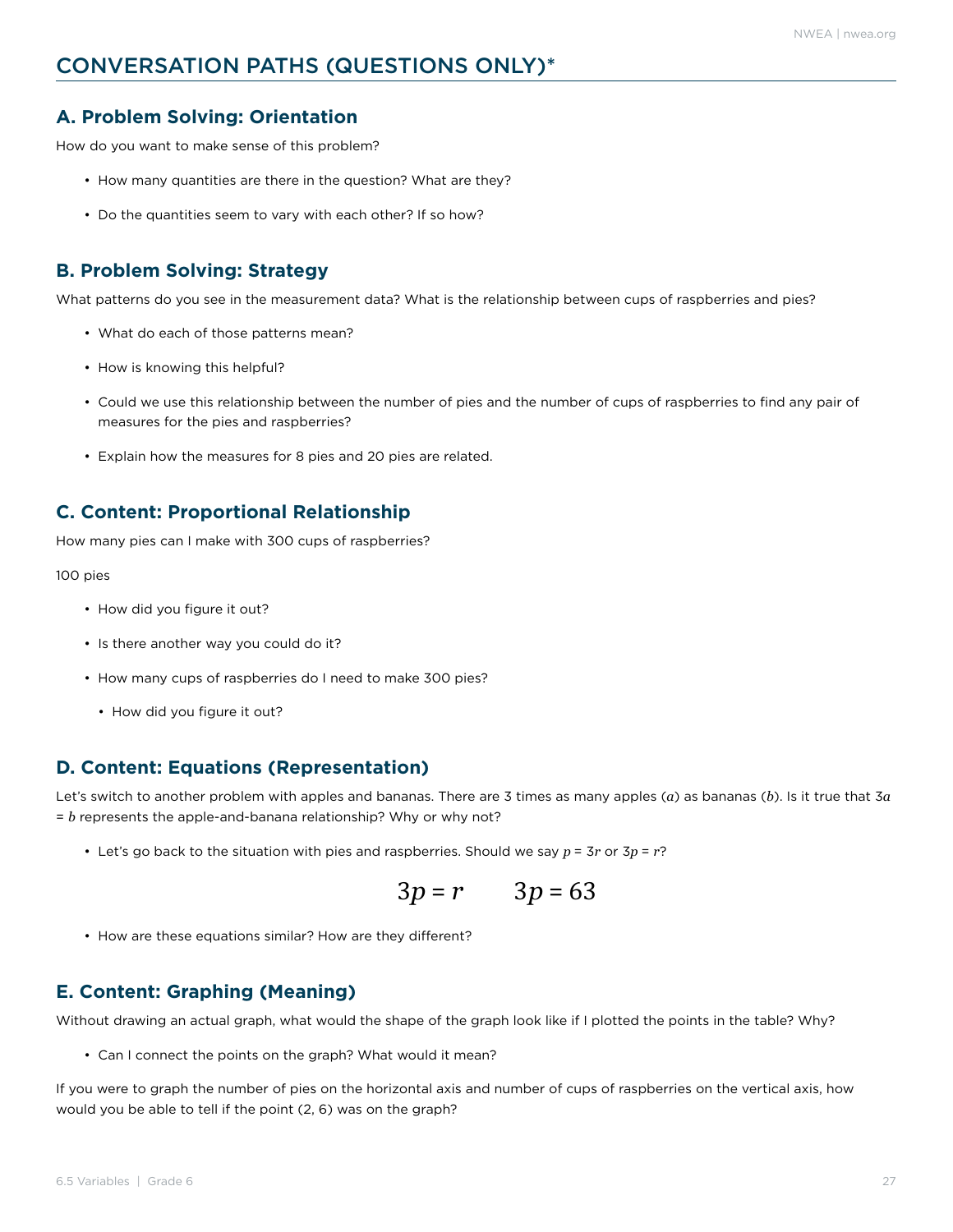Which way would you prefer to use to find the number of pies that we could make if we had 144 cups of raspberries? Scaling in tandem? A graph? Or an equation?

#### **E. Extension: Unit Rate**

Consider *only* the numbers as given in the table of the original problem. What would 36 – 24 mean?

• What would  $36-24/12-8$  mean?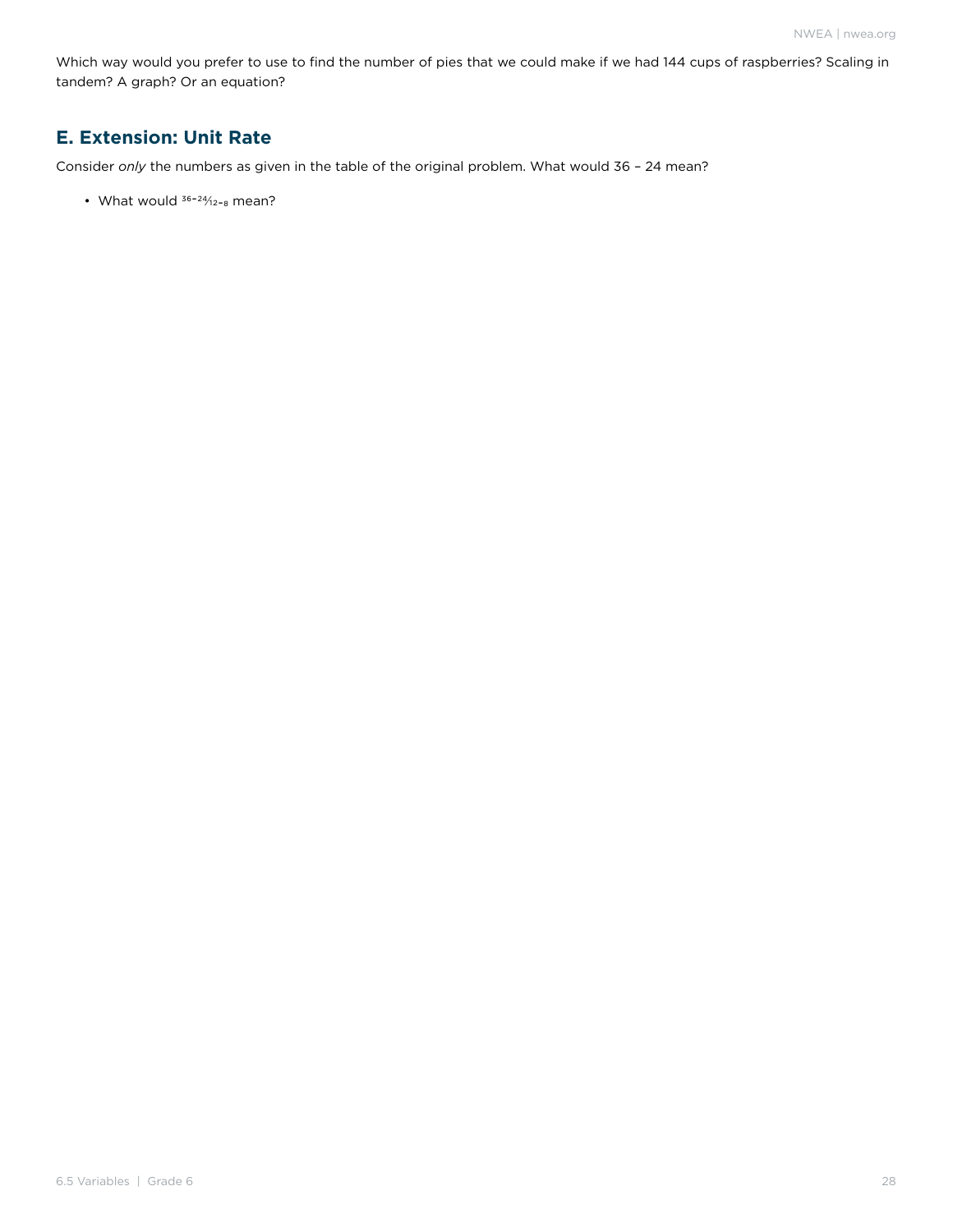## CONVERSATION PATHS (ANNOTATED)\*

#### **A. Problem Solving: Orientation**

How do you want to make sense of this problem?

*The purpose of this question is to get a sense of what students understand about the problem upon an initial reading of it. For example, a student may say "I'm going to look for a pattern in the table."*

• How many quantities are there in the question? What are they?

*There are two quantities: the number of pies and the number of cups of raspberries needed for that number of pies.*

• Do the quantities seem to vary with each other? If so how?

*Yes. If the number of pies changes by a factor of* **k***, the number of cups of raspberries changes by the same factor of* **k***. Similarly, the number of cups of raspberries is always 3 times the number of pies.*

#### **B. Problem Solving: Strategy**

What patterns do you see in the measurement data? What is the relationship between cups of raspberries and pies?

*For example, the number of pies is always 1/3 the number of cups of raspberries, or the number of cups of raspberries is always 3 times the number of pies.*

• What do each of those patterns mean?

*The quantities "scale in tandem" so they have a ratio relationship.*

• How is knowing this helpful?

*Given this relationship, we can determine any number of cups of raspberries needed to make any number of pies.*

• Could we use this relationship between the number of pies and the number of cups of raspberries to find any pair of measures for the pies and raspberries?

*Yes. One could, for example, multiply the number of pies by 3 to find the number of cups of raspberries.*

• Explain how the measures for 8 pies and 20 pies are related.

*20 pies are 2.5 times as many pies as 8, and 20 pies uses 2.5 times as many cups of raspberries as 8 pies—60 cups versus 24 cups.*

#### **C. Content: Proportional Relationship**

How many pies can I make with 300 cups of raspberries?

#### 100 pies

• How did you figure it out?

*Since 1 pie requires 3 cups of raspberries, 100 times as many pies will require 300 times as many cups of raspberries.*

• Is there another way you could do it?

*Since the number of pies is 1/3 times as large as the number of cups of raspberries, 300 cups of raspberries will make 100 pies.* 

• How many cups of raspberries do I need to make 300 pies?

*900 cups*

• How did you figure it out?

*1 pie requires 3 cups of raspberries, so 100 times as many pies will require 300 times as many cups of raspberries.*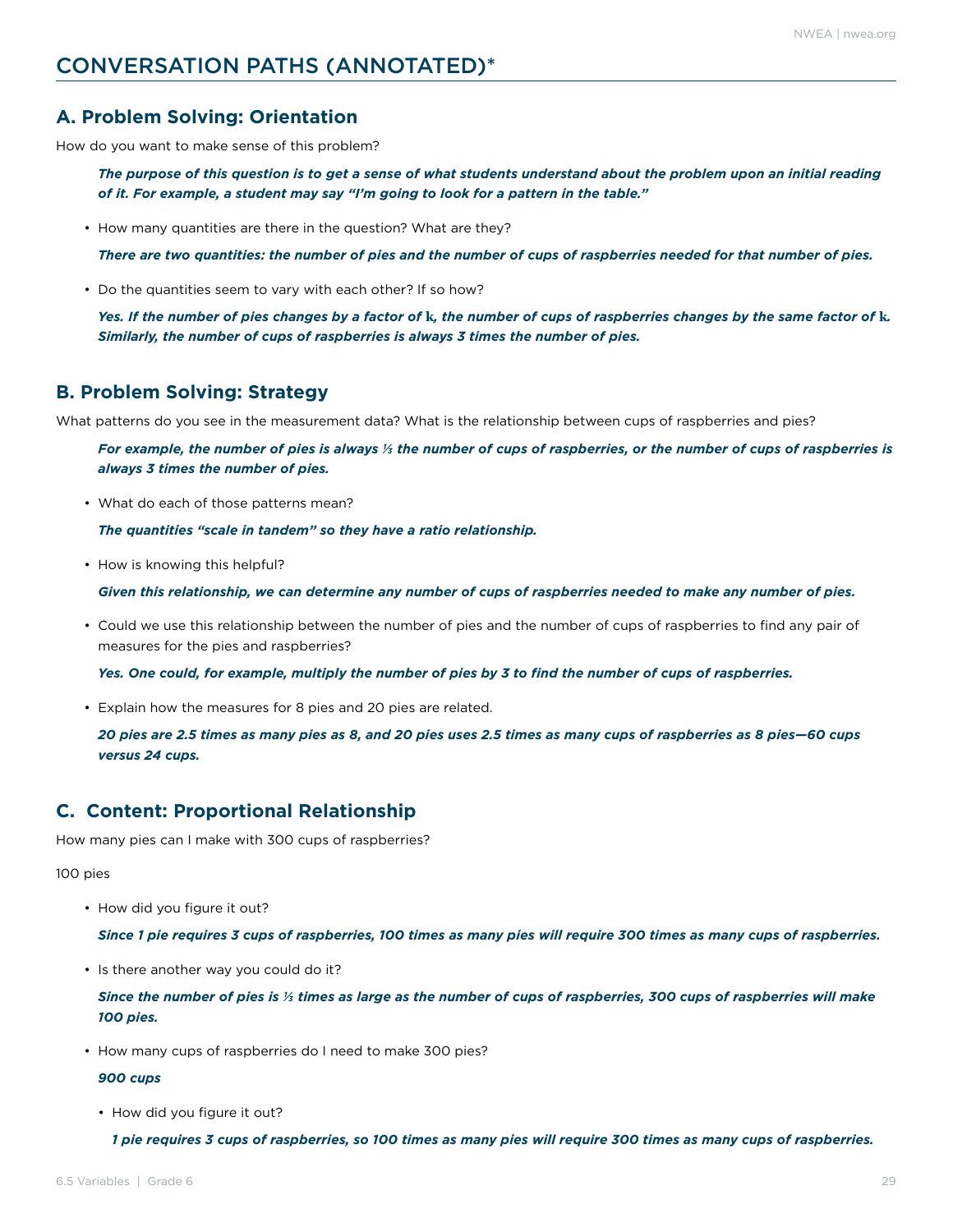#### **D. Content: Equations (Representation)**

Let's switch to another problem with apples and bananas. There are three times as many apples (*a*) as bananas (*b*). Is it true that  $3a = b$  represents the apple-and-banana relationship? Why or why not?

*It does not represent the relationship. For example, if a = 10, b = 3 × 10 = 30. This shows that there are 3 times as many bananas as apples.*

• Let's go back to the situation with pies and raspberries. Should we say  $p = 3r$  or  $3p = r$ ?

*3***p** *=* **r***, since we need to multiply the number of pies by 3 to obtain the corresponding number of cups of raspberries needed to make that many pies.*

• How are these equations similar? How are they different?

$$
3p = r \qquad 3p = 63
$$

*In each case, the value on the right side represents 3 times the value of* **p***. On the left, there are many solutions (infinite, actually), and larger values of one variable will correspond to larger values of the other. The unknowns can vary. On the right, there is only one value for* **p** *that can make the equation true. It does not vary, like the unknowns in the left equation. We could see the equation on the right as a specific case of the equation on the left.* 

#### **E. Content: Graphing (Meaning)**

Without drawing an actual graph, what would the shape of the graph look like if I plotted the points in the table? Why?

*Every time the number of cups of raspberries is increased by 3, we increase the number of pies by 1. Or, similarly, every time we increase the number of pies by 1, we increase the needed cups of raspberries by 3. The points would fall in a line.*

• Can I connect the points on the graph? What would it mean?

*We could connect the points, but it would mean that all points on that line represent possibilities. So, 1.5 pies would go with 4.5 cups of raspberries since it would be on the line. That wouldn't really make sense, though.*

If you were to graph the number of pies on the horizontal axis and number of cups of raspberries on the vertical axis, how would you be able to tell if the point (2, 6) was on the graph?

*The 2 would have to represent the number of pies, and the 6 would represent cups of raspberries. Since that pair of measures can come from scaling in tandem or by noting that the pair of measures maintains the relationship of 3 cups of raspberries per pie, that point will be on the graph.*

Which way would you prefer to use to find the number of pies that we could make if we had 144 cups of raspberries? Scaling in tandem? A graph? Or an equation?

*The purpose of this question is to listen to students' understanding of relating two numbers, equations, tables, and graphs. Ask why they prefer one method over the others and what they understand about their preferred method.*

#### **E. Extension: Unit Rate**

Consider *only* the numbers as given in the table of the original problem. What would 36 – 24 mean?

*It would represent the increase in the number of cups of raspberries (12) when the number of pies increased by 4 (from 8 to 12).*

• What would  $36-24/12-8$  mean?

*It compares the increase of 12 cups of raspberries to a corresponding increase of 4 pies. As a fraction, it shows the unit rate of 3 cups of raspberries per pie.*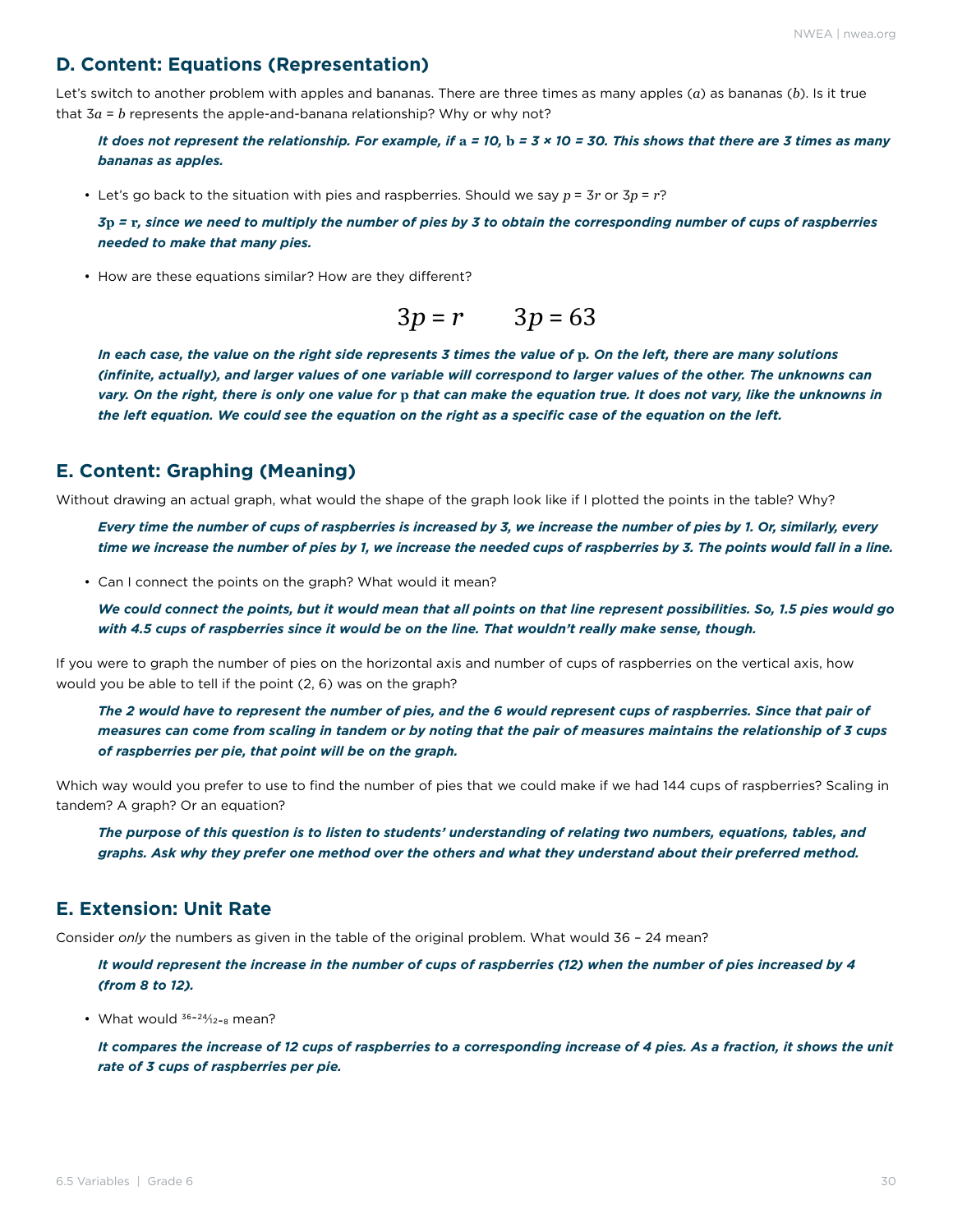## **6.5 Shareables\***

#### Use the information to complete the task.

The table shows the number of cups of raspberries,  $r$ , needed to make  $p$  pies using a baker's recipe.

| Number of Pies $(p)$                                      |  | $\begin{array}{ c c c c c } \hline 1 & 8 & 12 & 16 & 20 \\ \hline \end{array}$ |  |
|-----------------------------------------------------------|--|--------------------------------------------------------------------------------|--|
| Number of Cups of Raspberries (r) $3   24   36   48   60$ |  |                                                                                |  |

Choose "True" or "False" for each statement about the baker's recipe.

| Statement                                                                                                                                                                                                | <b>True or False?</b> |       |
|----------------------------------------------------------------------------------------------------------------------------------------------------------------------------------------------------------|-----------------------|-------|
| 6 cups of raspberries are needed for 2 pies.                                                                                                                                                             | True                  | False |
| 24 pies are made using 8 cups of raspberries.                                                                                                                                                            | True                  | False |
| The equation $p = 3r$ represents the relationship between r and p.                                                                                                                                       | True                  | False |
| The point $(2, 6)$ would be on the graph that shows the relationship between<br>the number of pies (shown on the horizontal axis) and the number of cups<br>of raspberries (shown on the vertical axis). | True                  | False |

**D.**  $3p = r$   $3p = 63$